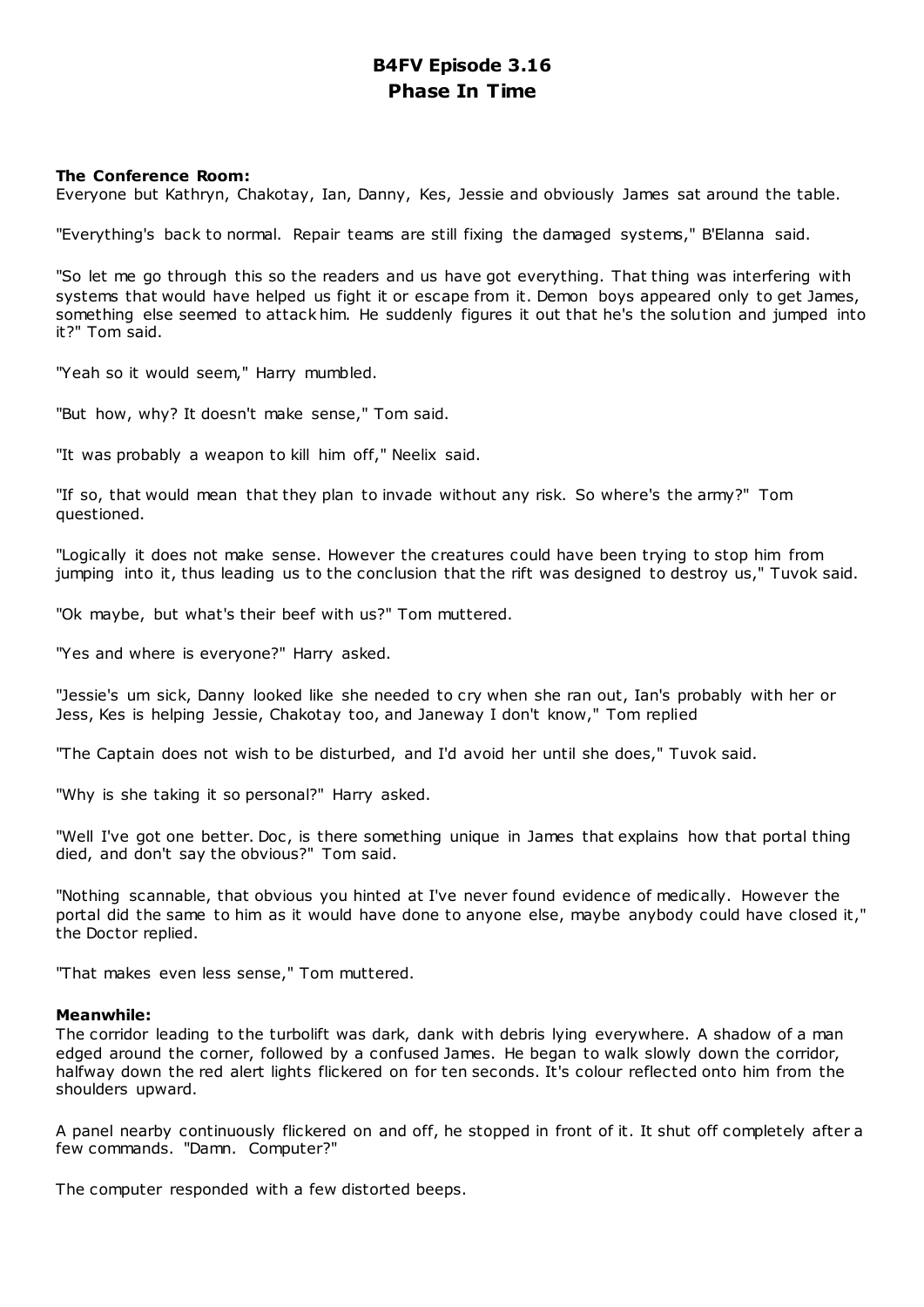"Where to start," James muttered to himself. "Ok show a damage report on this screen." The panel reactivated, only slightly though. A long list displayed in the middle, flickering every few seconds. "Ho w did this happen, was it the rift?"

"That information is unavailable."

"How many lifesigns are there?" James questioned.

"One human."

James' face turned paler than usual, "that's me right?"

"Affirmative."

"But how? The rift was closed," James said.

"Please restate the question."

"What happened to the crew?" James asked. The computer just beeped at him. He heard the turbolift moving into place on the deck. "No crew huh?" He quickly opened a jeffries tube door, and climbed inside. He closed the door only slightly, leaving a small gap.

The turbolift door crookedly opened, three of the type of demons from the previous episode stepped through it. The smallest one spoke, "sir the only way it could have..."

"I don't want to hear excuses," the obvious leader snarled.

"But the Slayer, it's the only way this could have happened," the third demon stuttered.

The leader stopped roughly in front of the two. "I know that, do you think I'm an imbecile?"

"Sorry," the two smaller demons said.

"It couldn't have got very far. Now you find it and tear it apart, or its your heads that we'll be using to keep the consoles working this week." The leader charged back into the turbolift.

The two remaining demons stared at each other. "Ok you check the tubes, I'll go this way." One headed away down the corridor. The last one looked nervous. It didn't notice the jeffries tube door open behind him. James quietly climbed back out of it.

"Great, if we're dealing with a Slayer shouldn't we stick together? Moron, hope he dies," the demon said.

"Yeah me too," James said.

The demon nodded, then looked puzzled. "That's weird." It glanced slowly behind itself. James grabbed a hold of him, put one hand around it's mouth.

"Ok tell me what I want to know, and I won't kill you."

"Ok," the demon managed to mumble. It was dragged into the tube.

# **The proper/real Voyager**

## **James/Jessie's Quarters:**

Chakotay sat down opposite Jessie, she had been sat on the floor in front of the akoonah and other vision quest stuff. Ian and Kes stood nearby.

"Anything that means something to her will do," Chakotay said.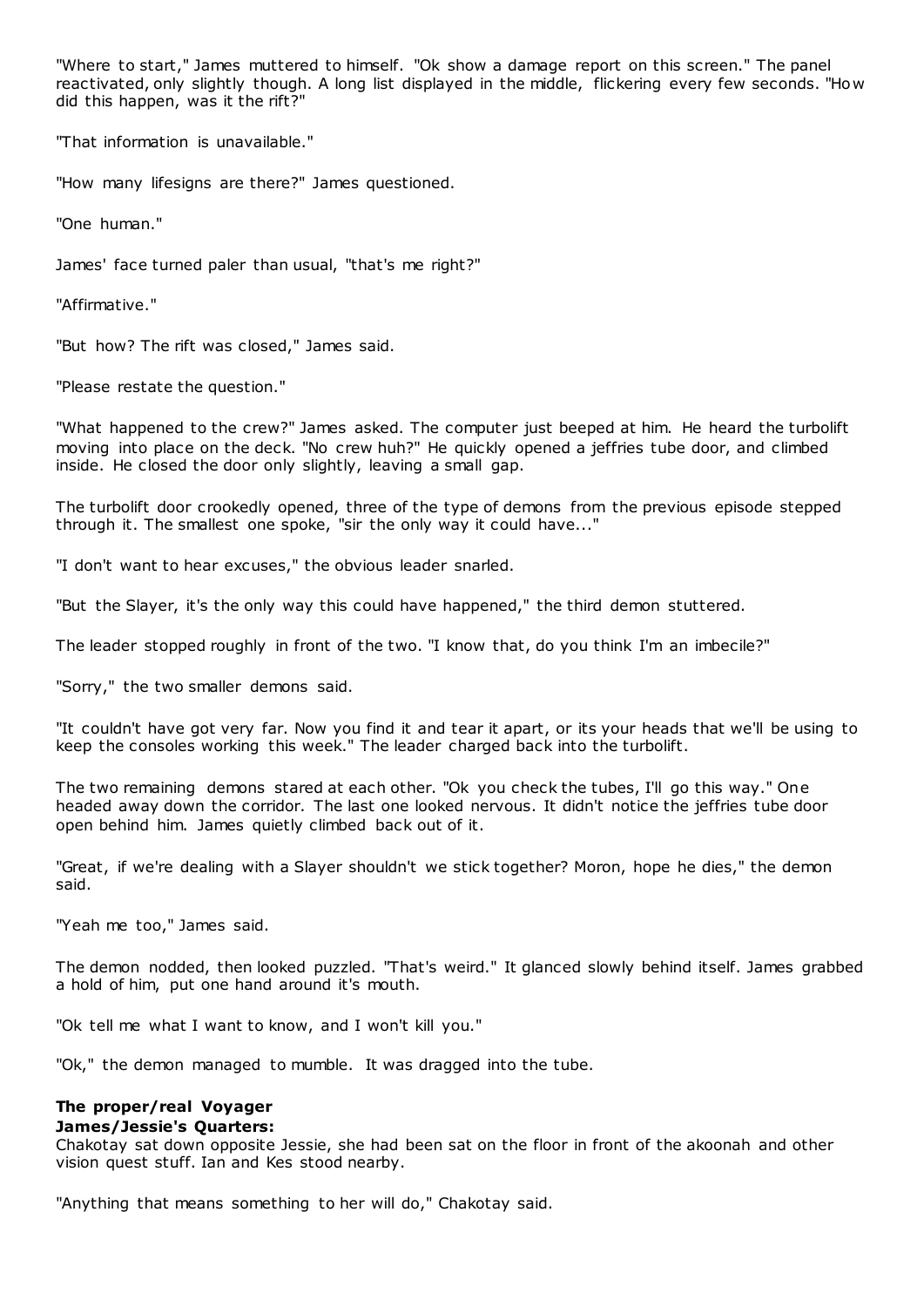"We'll have a look in their, well her bedroom," Kes said. She headed toward the closest door, Ian followed hesitantly.

"Two or three items will do," Chakotay sighed.

## **The Ready Room:**

Tom nervously stood at the doorway, not believing the state of the entire room. Lights were dimmed, almost everything was lying on the floor, some of that stuff was broken and the area wreaked of coffee more than usual, with a tint of something else he couldn't identify.

"Uh, I have the repair report."

"Whatever, give it to someone who gives a damn," Kathryn growled.

"Um Chakotay's helping Jessie," Tom said.

"Then throw it at Tuvok's head, now get out," Kathryn grunted.

"Ok," Tom squeaked, he dashed back out.

## **Meanwhile**

## **The other Deck Thirteen:**

"For the last time, where's my crew?" James groaned. He and the demon were near the ladders leading down to Deck Fourteen, and up to Twelve, but the demon was still in the tube.

"Your crew are here, you just can't see them."

"What does that mean?"

"Does it matter? There's lots of us here, the boss wants you dead and once he has his mind on something, it'll happen."

"Stop kissing your boss's ass for one second, he's not doing anything. Like every other boss, you guys are doing all the work. As long as you're all just as stupid as your friend, I'll have no problem. Now same question."

"I can't explain it, they are here but they're not. You're only here because of the portal you closed."

"So you must have created that to kill us all. Why? It's not like we were bothering you, we couldn't sense you and vice versa right?"

"We are aware of a few of your kind. Killing you all was just part of the package."

"Ok fine you were doing something else, fine. How come I didn't get incinerated?"

"Who knows, I don't."

"Last question and you can go."

"Yeah, why don't I believe that?"

"How do I get back there?"

"You can't. You'll die before you get a chance to try."

"In other words I can."

"If you survive, which I doubt. Boss'll make sure of it. I don't fancy your chances, one human versus over three hundred of us."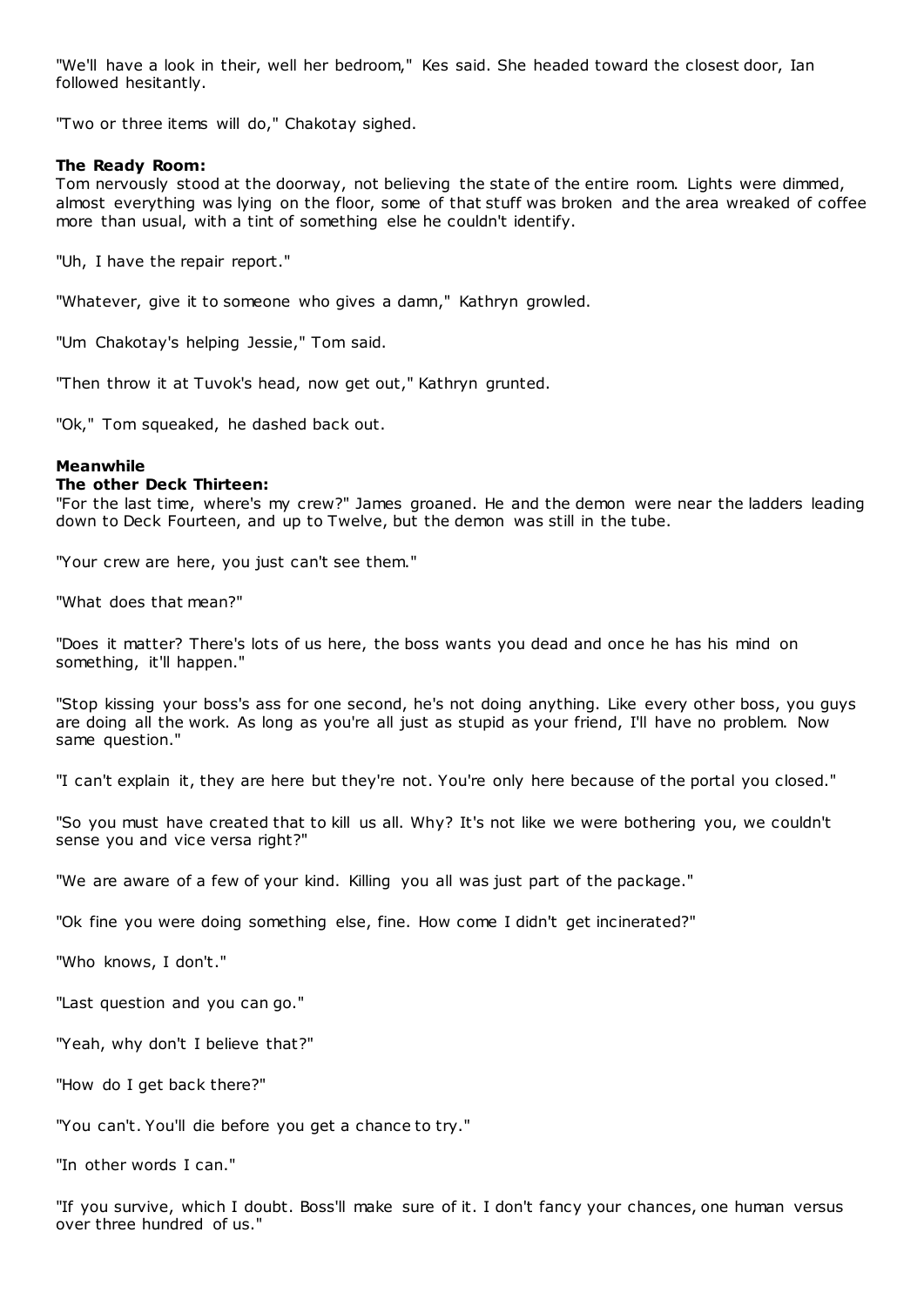"All right, you can go."

"Really, I figured you'd..." The demon shrugged it off, he started to crawl back.

"Well it was either die quickly by my hands, or die horribly by your boss who'll be incredibly brassed off when he finds out you told me stuff. Oh and you didn't try to attack me either," James said.

The demon stopped in his tracks, "ok good point. I'll just get some er, back up. "

"Yeah that isn't something you should tell me," James sighed. He sat down in the tube, "I'll be here."

"Um ok," the demon scrambled to the door. While he did that James picked up a sharp bit of debris, and casually threw it without even looking. The demon collapsed without much of a struggle with the debris in it's side.

James sighed again, "this is just great."

## **The real Voyager:**

Ian and Kes stood around the bedroom, Kes looked around the top of a chest of drawers while Ian walked up to a bedside cabinet.

"Found anything?" Kes questioned.

"Yeah, Jessie left a necklace here. Don't know if it's any good though," Ian replied. Kes headed over half way, he handed a necklace to her, she kept it in her palm.

"This'll do, it was a present from him."

"Great," Ian sighed. Kes turned back to the drawers. "I could have stopped him, she's going to hate me."

"No she won't. If you could have, that would mean it would have come to blows. That doesn't sound like you could have to me," Kes mumbled. Her eyes focused on one of the pictures in frames. She reached out to pick it up.

Inside the frame was a recent photo of James and Jessie sitting together against a large tree. She sat directly in front of him, his arms wrapped around her, she held one of his hands, and had her own arm around one of his. They were smiling toward the camera with their faces side by side.

"I still feel awful though," Ian said.

Kes smiled a little at the picture, she walked over to Ian's side. "What about this?" He looked over.

"That's New Earth, yeah," he said, placing a hand on the cabinet. "I hope to god this isn't where she keeps underwear, she'll still be mad enough at me as it is." He pulled the drawer on it open, inside were a few things of James'. What caught Ian's eye was a small ring box near the back. "Oh my god." He reached out to pick it up.

Kes glanced back at him briefly, "what?"

Ian opened the box, inside it was a silver diamond ring. "Oh my, he was going to propose."

"What really?" Kes said.

"This is an engagement ring, it has to be," Ian said. "Ugh, this is awful."

"I hate to sound cruel but we'll have to tell her eventually, cos if we put it back she'd find it," Kes said.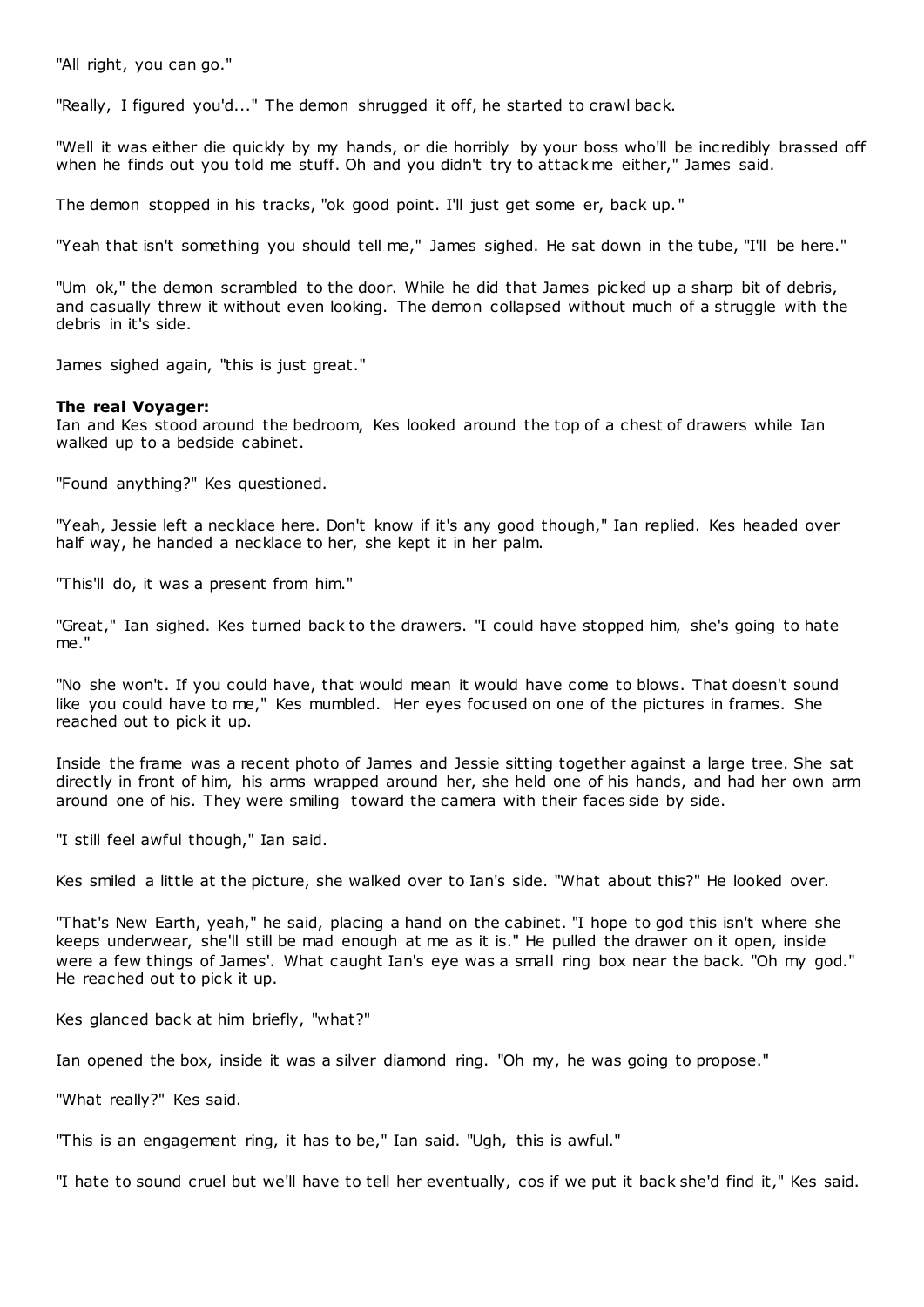Ian shook his head, "whatever we do it's going to be hard on her. It's not like in a few months she'll be over him enough to clear out his stuff. Oh god, what if she never gets over him. They've known each other for nearly nineteen years."

"Ian calm down, she will eventually. Not fully but enough to keep her going. Besides she has the baby," Kes said.

"Yeah great, poor baby. It's either going to get loved to death to make up for him or it's going to be too painful for her and she does the opposite," Ian muttered. "First one I'd wager."

"Look we should just worry about getting her back, is there anything else that would work?" Kes said.

"Yes I just need to find it," Ian replied. He headed over to the other side of the bed. He opened the drawer of the other bedside cabinet, inside it was a lot of stuff like makeup, accessories, and a small teddy bear that looked over ten years old. "Bingo."

Ian knelt down in between Chakotay and Jessie, "I'm not sure if these'll do. First is a necklace he got her recently, or something."

Kes sighed, "she'd been after it for a while, he got her it when he thought she was just sick but, you know."

"Ok as long as it meant something to her it's fine," Chakotay said.

"A uh, bear, she had it since she was eight, again it was something he gave her. Last is a picture she framed from New Earth," Ian said, placing all the items with the other things.

"It'll do, they're all related to James too so it should be fine. You two should go though," Chakotay said.

"But," Ian protested.

"If you want her to get better, you'd better go. I'll keep you up to date if I can," Chakotay said.

The entire quarters were only lit up by the small candles on the coffee table next to him. He closed his eyes, held the stone in his palms. Jessie's eyes were still open, but her hand had been placed on the akoonah.

"Ah-koo-chee-moya," Chakotay began, placing his own hand on top of hers so they both were touching the akoonah. He felt the air around him change, a light shone into his eyes, forcing him to open them. His surroundings were now what looked like a school assembly hall. The usual tall narrow windows were the source of the light, the air around him was dusty. Surrounding him were lots of young girls, from babies in cribs that were in the only dark part of the hall to pre-teens.

"Ok?" His eyes quickly lay on a beautiful three year old girl, with curly raven black hair that went down to her shoulders. She sat on her own playing with a raggy old soft toy. Something about her seemed very familiar to the Commander, he wasted no time in heading over to her.

"Jessie?" Chakotay sighed. "Ok, what about Jessica?" The girl looked up at him, her eyes wide in confusion and fear. "Where are we?" She of course didn't answer him. "Jessica, Jessie, why are you here?"

"I dunno," she shyly said.

"I don't get this, what's so..." Chakotay said.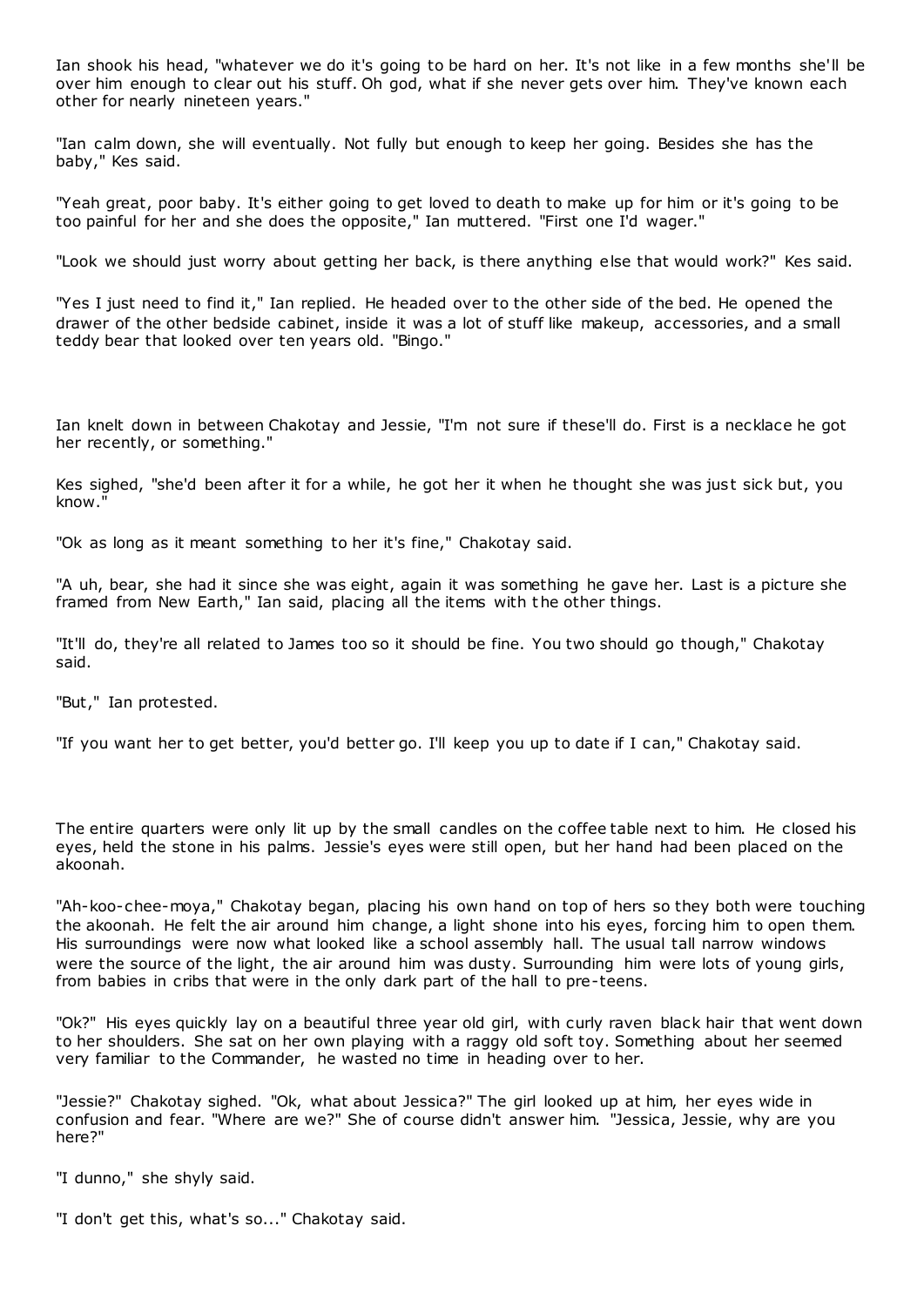The double doors opened, two women walked in with a young couple. They walked to the centre of the hall. All of the kids looked over, a lot of them headed over.

"Now children you know better than that. We're only looking for girls aged from one to five," one of the women said.

The older children walked away looking disappointed.

"I'm guessing this is the orphanage," Chakotay said, glancing back down at the younger Jessie. "Why aren't you going over?"

"No point, no one likes me," she replied. Instead she crawled toward the doors. Chakotay didn't notice right away as he glanced toward the other children near the adults. He quickly followed once she had already gone through the doors.

Only three metres away from him there were stairs going down, two doors were on his left, one of which was half open. Jessie was very close to the stairs, now just walking on her feet. Before she got there she tripped over a toy, landing back on her hands and knees. Her eyes filled up with tears.

Chakotay was about to run to her when a young woman stepped through the half open door. "Aaaw you poor thing." She rushed to pick her up off the floor. "You should be more careful."

Another woman, but older hovered by the door while the younger woman gently wiped tears from the toddler's face. "Gosh you're a beautiful little girl aren't you?" Jessie managed a little smile as she looked up at her. "That's it, I've made up my mind, I want this one."

The older woman looked confused, "her, but you always adopt babies. She's three."

"I know but she's gorgeous, and she seems like a sweet shy type. She's perfect," the younger woman sighed.

"But Miss Rex, you don't want that one. She's always unhappy, rude, she ignores the other kids. She'll be a handful," the older woman said.

The young woman glanced at her with a scowl on her face. "She's just shy, no wonder she's miserable here." She looked back at Jessie. "I'll take her off your hands, this way everyone wins."

"Fine," the older woman sighed. "There's paperwork to be filled in."

Chakotay frowned as the scenery around him changed to a primary school outdoor playground. "Ok, she isn't going to go through her whole life, is she?" He glanced toward the building.

Jessie and a young boy the same age stood against the wall nearby the door. He couldn't hear them but he could tell they were talking. Jessie looked uncomfortably shy at first but she calmed down quickly, she was soon smiling and giggling. The boy also seemed familiar to Chakotay, his blonde hair reflecting in the harsh winter sunlight.

Chakotay began to walk toward them but the playground changed, all of the children's positions changed instantly. "What the?"

Jessie now was on her own nearby by a little park which was packed with kids. Two boys the same age headed over to her. One of them hit her in the arm while the other's mouth wouldn't keep shut for half a second. All Jessie did was stare blankly at them.

The first boy she was with walked up to them. He punched one of them in the face, the other in the chest. Chakotay sighed, "James, of course." The two boys began crying, the one who got hit in the face had fell over.

The nearest teachers ran over, "James, did you do that?"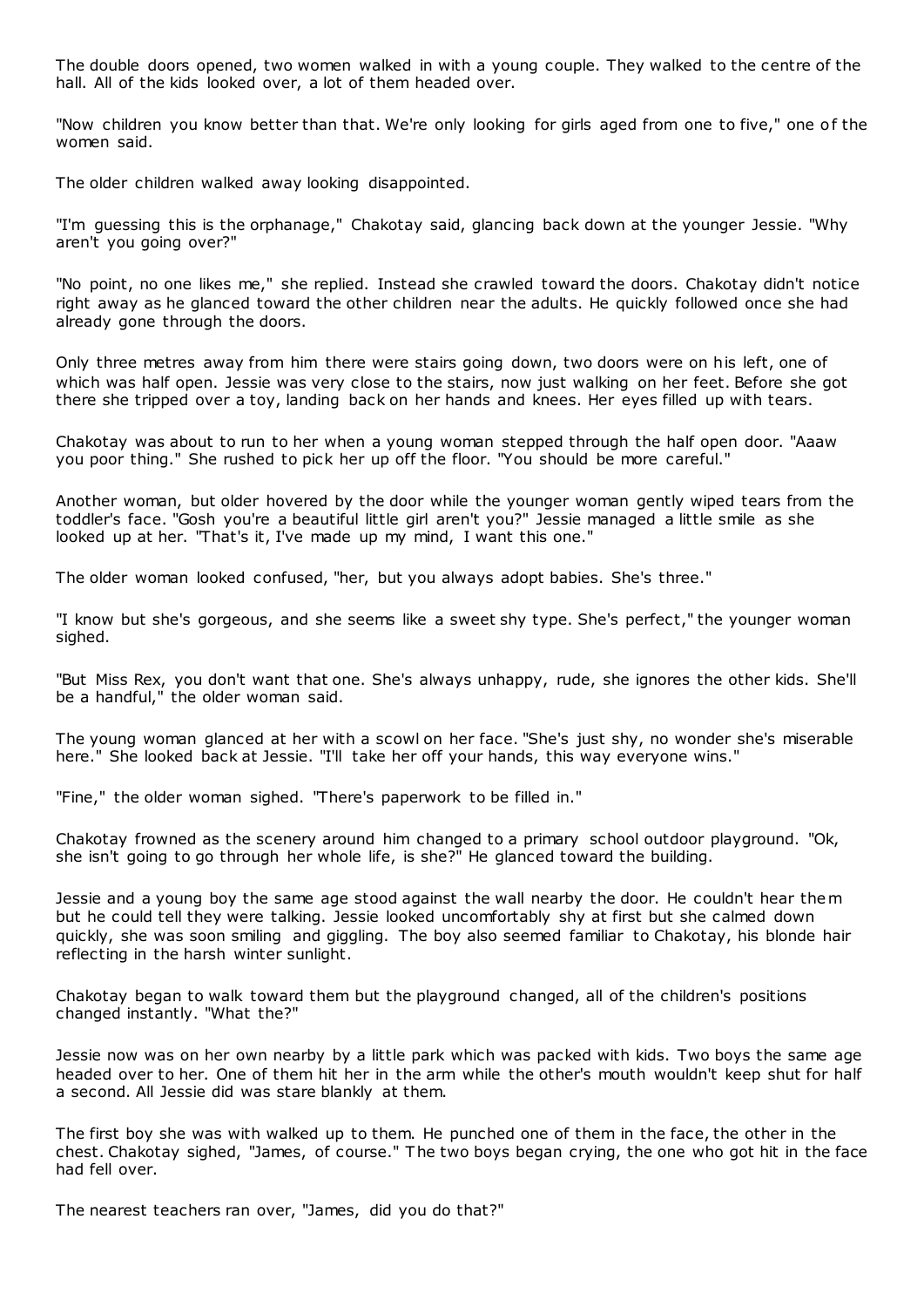He looked up at them with wide eyes, and with his bottom lip clearly showing. "No miss, those two were fighting."

"Aaaw ok," one teacher sighed. The second one helped one on the ground up.

Again the surroundings changed, he now appeared to be in a school classroom. "Ok this is going to get tedious, how am I supposed to get a word in?"

## **The alternate Voyager:**

The present day James climbed up to the next deck on the ladder, and onto the next one. The Jeffries tube door opened crookedly, he pulled the rest of it open, crawled down the tube. The door ahead of him was slightly open, the handle appeared to be badly dented. He pushed it open a little to look through. With the coast clear he climbed out into the corridor.

Then he could hear what sounded like lots of people talking quietly. Slowly he looked around the corner. There stood a few dozen of demons plotting away. James turned back, instead he went in the other direction.

A couple more demons stepped out from the other corner, stopping him in his tracks. A lot of the other demons walked around to block his only exit, the Jeffries Tube.

"So uh, which of us gets the day off?" one demon asked.

Another shrugged, "whoever kills it." Most of the demons charged forward to attack, James tried his best to defend himself but he was outnumbered about thirty times over. They soon had him held back while two pulled out knives.

The leader pushed it's way to the front, "wait, I've got a better idea. Whoever knocks it out gets the day off. No-one can kill it, dump it in the brig."

Everyone looked at him confused. "Why sir?"

The leader snarled at them all, "don't question me."

James struggled, a demon cringed and backed away clutching it's chest. The remaining demons holding him threw him onto the ground.

"Anybody who draws any blood also gets a day off. However anyone who kills it will die too," the leader hissed.

All of the demons gathered around him like a whole flock of pigeons to a small piece of bread, all tried to get through to throw their own punches or kicks. All James could do was lie there and take it.

## **Meanwhile:**

Chakotay stood in a school dining area filled with teenagers. A ten year old Jessie sat on her own, her black hair in pigtails. You would have mistaken her for an innocent looking first year student to a Comprehensive school if it weren't for the make up she wore. She also had the figure of a fourteen year old.

"Jessie?" Chakotay said to get her attention. She looked up at him. "Why are you making it harder on yourself?"

"Doesn't matter," she replied.

"What are you doing here?"

"It's easier here."

"At what do you English call it, Comprehensive School? How is that easier?" Chakotay questioned.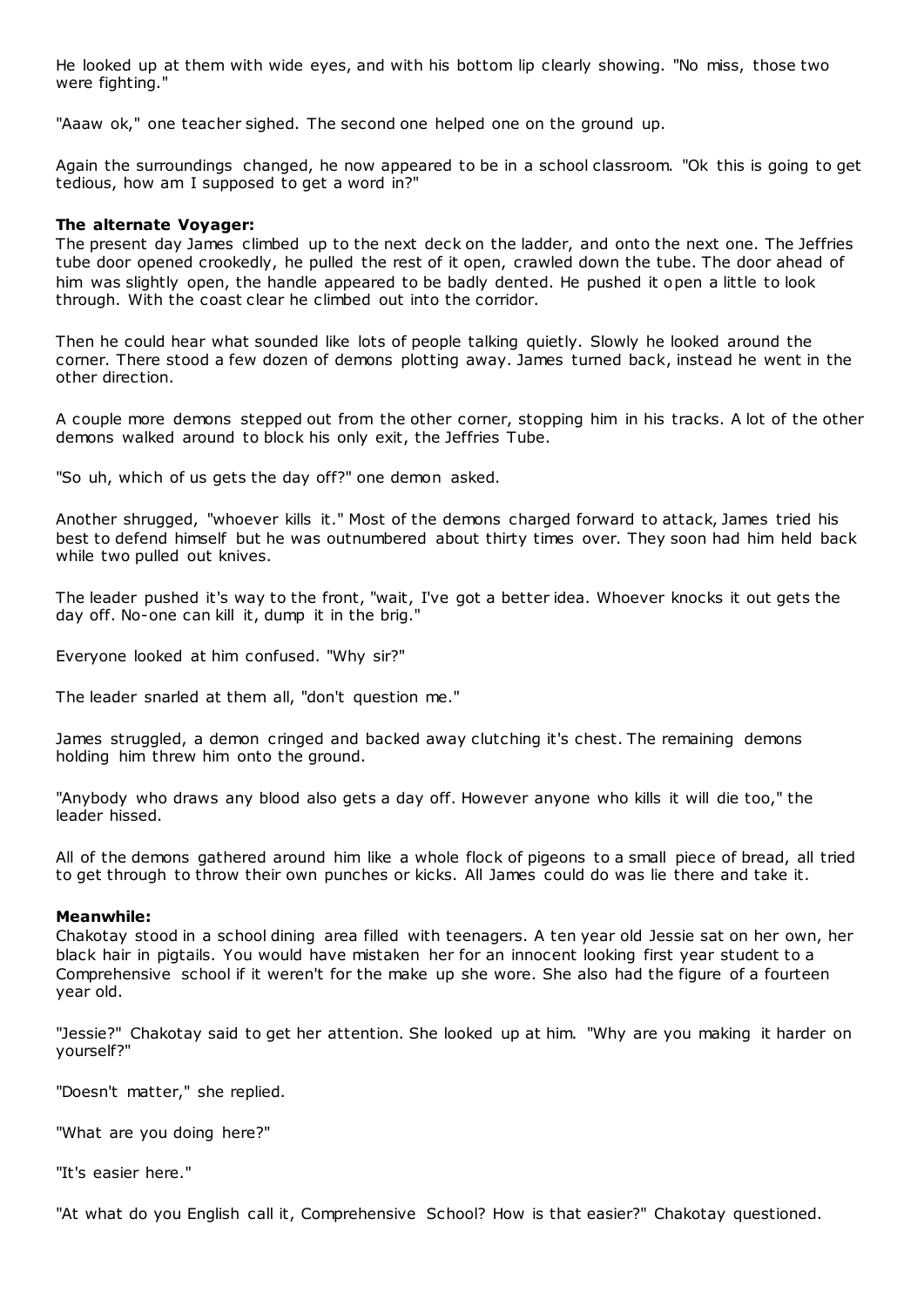Jessie's face dropped, "everything's easier than, that."

"You can't stay here though. It's not good for you, and your baby," Chakotay said.

"What is now? Trust me, this way it's better," Jessie said.

"I know it's hard for you, you've known him a while now but you can't just..." Chakotay said. He was interrupted by another scene change. "Think of yourself."

This time he was in the Mess Hall. The lights were off, he could hear people whispering and shuffling around. The doors opened letting Jessie, James and light into the room.

"Ok, did Neelix burn the wires again?" Jessie asked, glancing briefly at James.

The lights switched on, about two dozen people jumped out from under tables and from the kitchen. "Surprise!"

Jessie jumped a little, she put her hand against her chest. "Um, did we walk in on someone else's surprise party?" She noticed the smirk planted on James' face and grew a little suspicious. Everyone gathered around her.

"Nope it's yours," Tom said. "You can blame him," he said, eyeing James.

Jessie glanced again at him, "you do know my birthday is in October right?"

"I know but I was in a coma during it, and Danny told me you stayed in Sickbay with me the whole day," he said.

"You didn't have to," Jessie laughed, placing a hand on his arm.

"You know I hate to miss your birthdays, so yes I did," James smiled.

"I should have known," Jessie muttered. "This is typical of you."

Ian handed James a big gift bag he had behind his back, he gave it straight to Jessie. "I know. Happy belated birthday Jess," James said. He gave her a quick kiss on the cheek. Her smile turned to a grin as he put an arm around her.

Chakotay watched her looking solemn. The scenery changed back to the orphanage. "Hmm, ookay?"

#### **Alternate Voyager:**

Three demons dragged James, who was barely conscious and badly beaten into the brig. There were strong looking chains attached to the wall in the cell itself, and a rather mean looking demon stood guard.

They attached the chains to James' wrists and ankles, then stepped out. A green forcefield appeared around the cell.

The leader walked in, glancing briefly at his minions. "Did you inform the whole crew?"

"Yes sir, we've already got a queue around the whole deck. Everyone else are booked in for tomorrow," one said.

"I noticed, good work," the leader said.

James raised his head to lean against the wall, "queue for what?"

"The doc's coming to treat it. Got to make the competition harder don't we?" one minion said.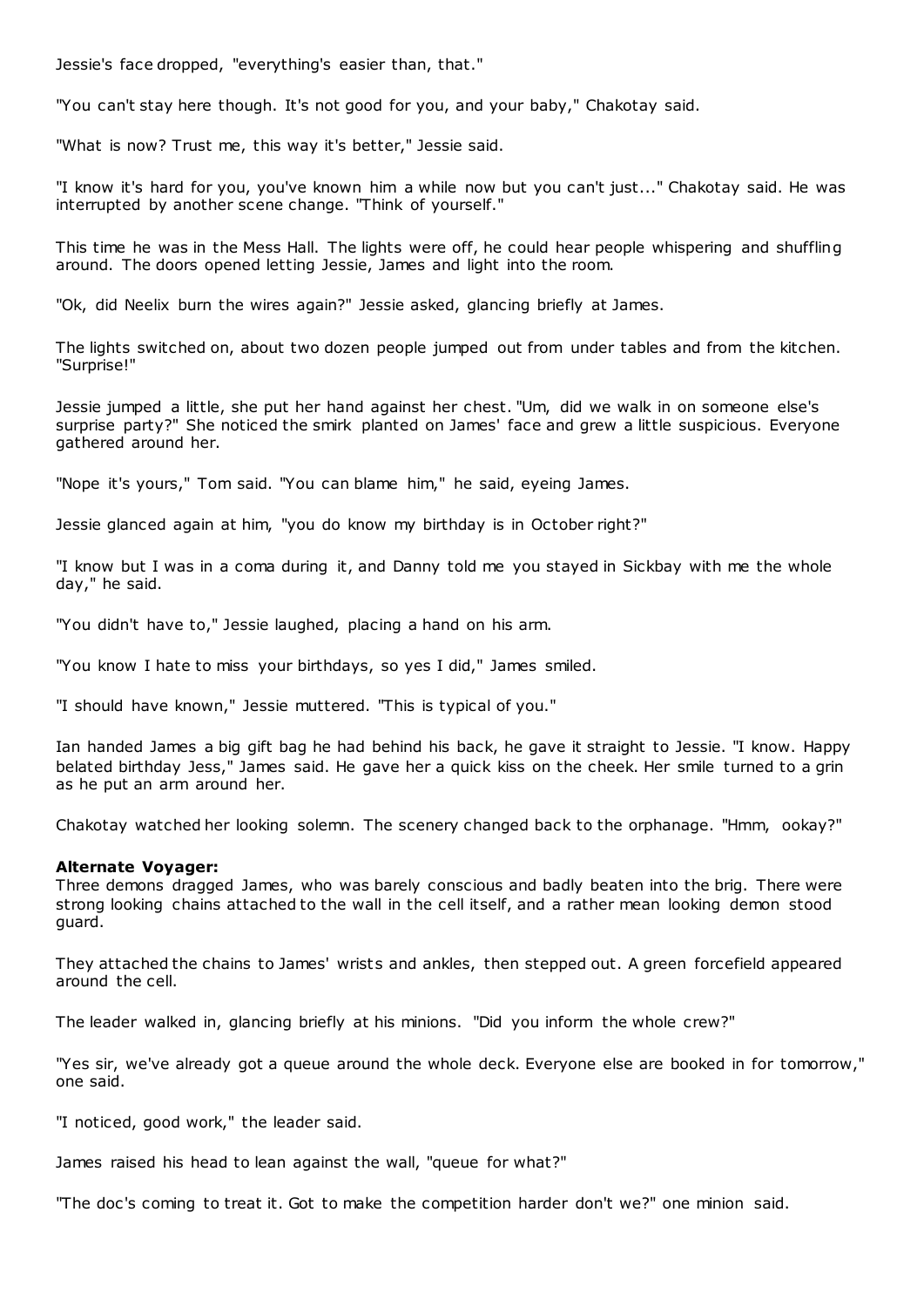"Yes yes," the leader sneered. "Schedule him weekly." He turned back to face James. "It's your lucky day Slayer, we're not going to kill you, you're just going to be our entertainment for two weeks while we fix your mess. That queue is all the guys and girls who will get five minutes each pummelling you."

"The aim of the game is to knock you unconscious, without the use of weapons or dirty tactics," a minion said. "Whoever wins gets to be the chaperone for the winner of the following week's competition."

"The winner will be the one who kills you, again without the use of weapons," the leader said. "The reward will be the honour of going to your ship and kill whoever they please. No doubt they'll be able to track down anybody you were close to via their scent.

"I wouldn't try escaping either. Those chains are cross wired with an electrical current, one tug and you'll probably get knocked out early. And we won't care if you kill, injure or just threaten anyone who comes in here. So it's up to you whether you want to bother fighting back at all." The leader headed back to the doorway, "welcome to hell." He stepped out.

## **Meanwhile:**

Chakotay again was in the orphanage, he looked around. As the young couple and other woman walked in, he noticed a girl slip passed in the opposite direction behind them. He quickly followed her, by the time he got to the door he could see the back of her as she got to the bottom of the stairs.

"Wait," he called.

The girl glanced back briefly, she picked up speed but so did Chakotay.

"Jessie, why are you trying to get away?" he asked. He managed to catch up with her, and grab her arm to stop her. This Jessie was the right age much to his relief. The area around her eyes were wet from tears. "Were you trying to distract me with these flashback loops?"

The scenery changed around them to the primary school. "I don't know what you mean."

"Jessie it's always hard to lose somebody, especially someone as close to you as James was," Chakotay said.

"Is, not was," Jessie said.

"Tell me, what do you feel when you watch all of these flashes then? Happy, comforted, at ease?" Chakotay questioned. Her only answer was a sigh and dropping of shoulders. "It's harder isn't it, you can't hide in here."

"But at least I can still see him, hear him. There, there's nothing. I can't," Jessie said.

Chakotay sighed, "not even for your baby. You'll die if you stay here, and so will it."

"There's plenty time to get it out of me, you can't just come in my head and..." Jessie muttered.

"What about James?" Chakotay asked.

"I saw it. He's not, he's not coming back," Jessie stuttered, now crying again. Chakotay stepped forward once, she backed off twice. "I can't live without him in my life, I can't. I've done it before. Now we're closer it's going to be worse."

"He gave up his life for you," Chakotay said. "He didn't do it to be a hero, or just save the crew. He only did it for you and your baby. If you give up now and stay here, you're just making what he did meaningless."

Jessie stared at him, "what if I can't? What if I can't cope, as a mum? He was always my strength."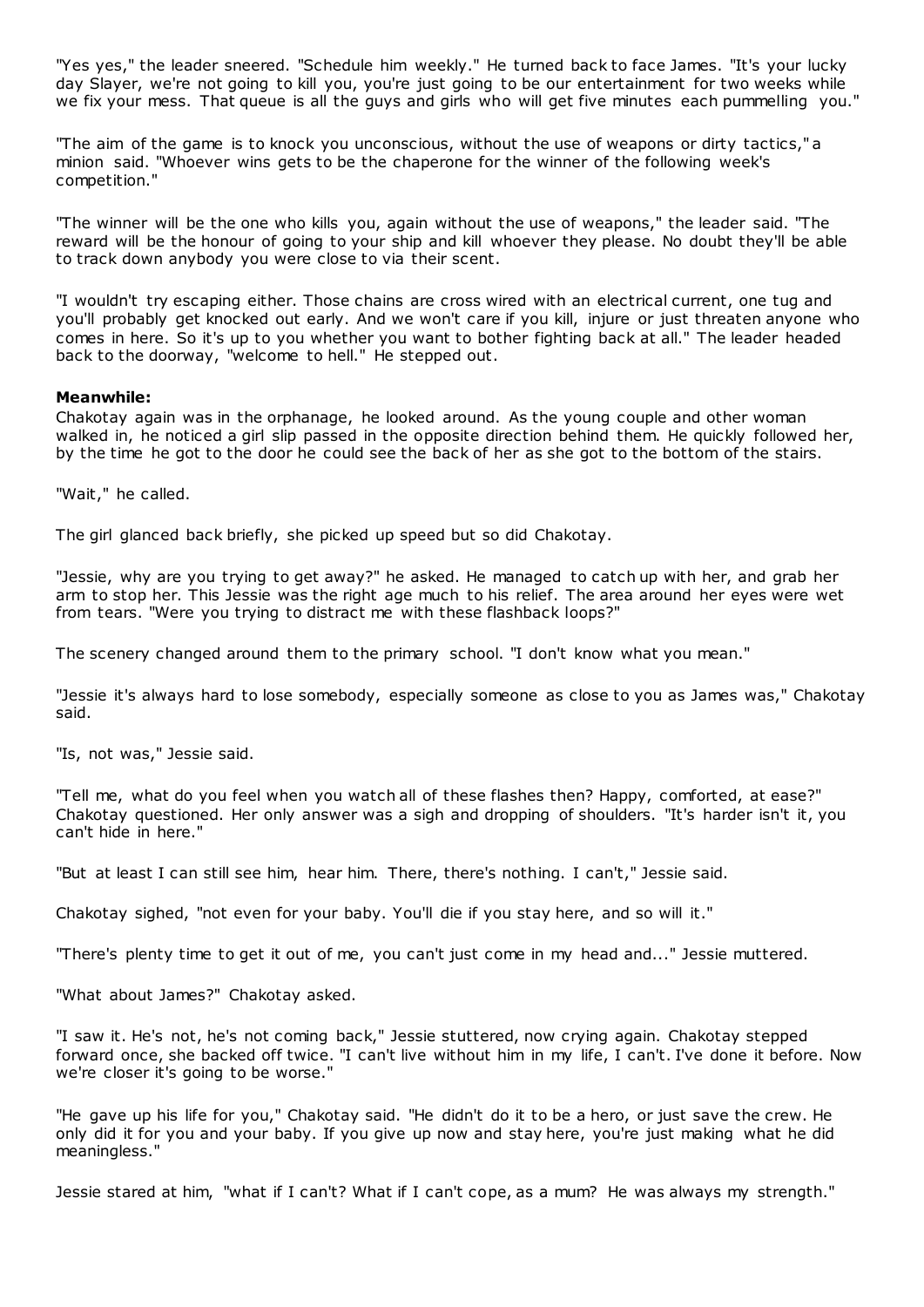"You're forgetting, you have a new strength. In a few months you're going to get something you'll love more than anything else, that's what'll keep you going," Chakotay said. "If you can't see that and understand me, then no one can help you. Only you can help yourself, but you can't do that until you make that first step." He held out a hand, "will you take it?"

Jessie hesitated before reaching out to take his hand. A light blinded them briefly, they both opened their eyes to see the quarters. She put a hand over her face, crying into it. Her other hand rested on the ground to keep her from dropping to the floor.

# **Later**

## **The Bridge:**

Chakotay stepped out of the turbolift, everyone looked toward him expectantly.

"How is she?" Tom asked.

"She's out of the catatonia, but I can't say that she's all better," Chakotay replied, glancing briefly at the Ready Room door. "Has she..."

"Nope, Tuvok tried but all he got was drunken sounding screaming," Tom replied.

"Drunken?" Chakotay muttered in disbelief.

"Yeah it was all slurred. If it was just the coffee she'd be more or less clear," Tom said.

"Why is she taking this so hard?" Harry frowned.

"She knew him, there's a history," Chakotay sighed.

"Oh yeah, she used to be his babysitter, one of the few things we had in common," Tom said. "I wonder if..."

"No she wouldn't care as much if you died," Chakotay muttered.

Tom pouted his lips, "you don't know that."

"Oh but I do," Chakotay said.

## **James/Jessie's Quarters:**

Danny, Ian and Kes occupied the living area all looking a bit sullen.

"So Chakotay did his little vision quest thingy and she's back with us again?" Danny questioned, sitting down on the sofa.

Kes nodded, "she's still a bit quiet and distant, but that's expected."

"I can't believe it, why did he do this to her?" Danny mumbled.

"He wanted her to live, you know how stubborn he is," Ian muttered.

"Yeah but she's really hurting, it's nothing she'll get over quickly," Danny said.

"If he didn't we would all be dead," Ian said.

Danny groaned, glancing down at her hands. "Is she allowed visitors?"

"I guess so but I did warn you," Kes replied.

Danny stood up again, "I don't care if she ignores me. She's my best friend, and so was James. We need each other." Her eyes filled with tears. "We've all been together since we were ten."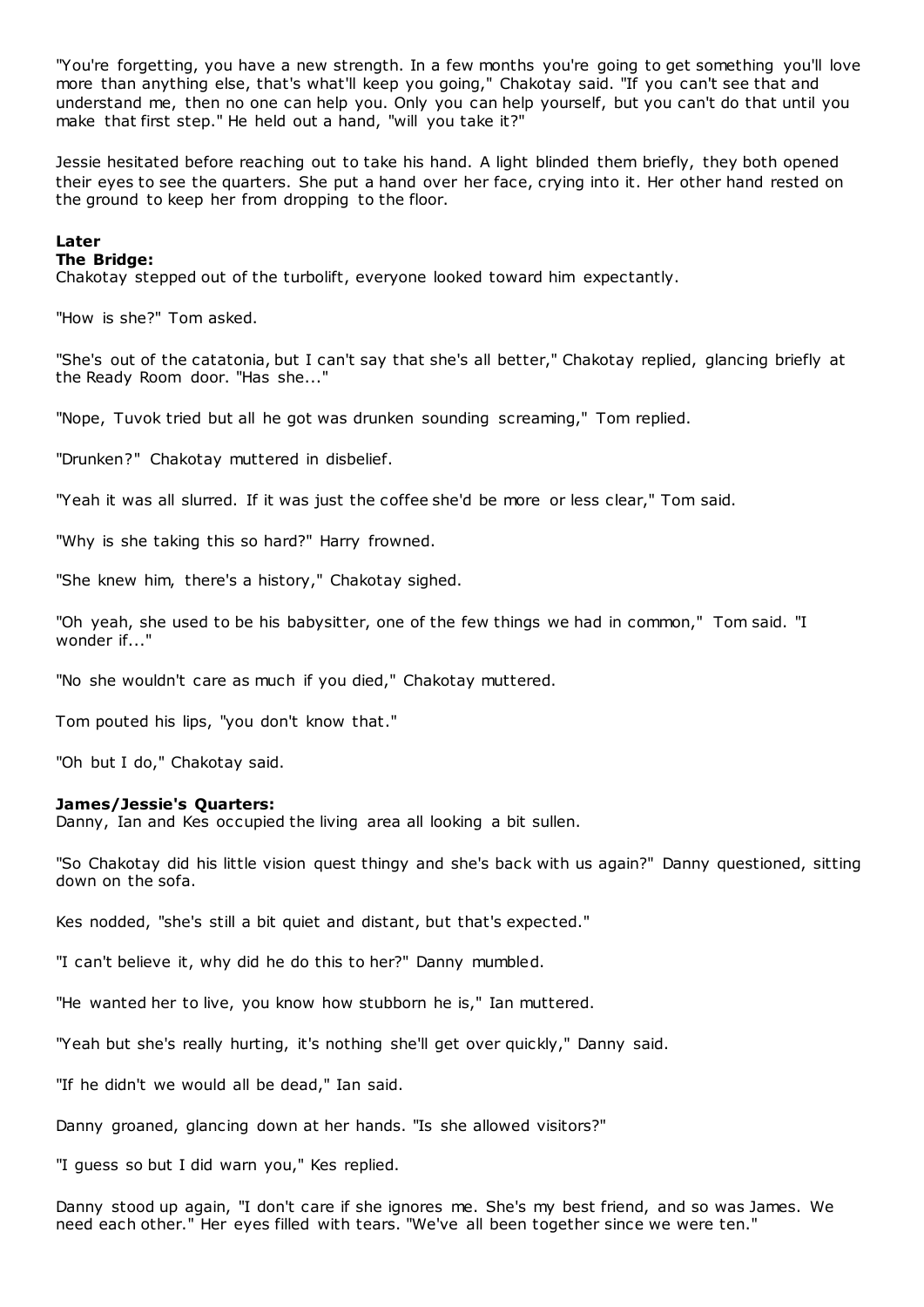Ian stood beside her to slip an arm around her shoulders. "It's going to be ok Dan, so's she. Its just going to take time."

"I know it's harder for her than me but, I'm still going," Danny said.

"Nobody's going to stop you," Ian sighed.

Danny walked towards the nearest bedroom, with a sigh she stepped inside. Inside it was dark, with the light over the bed being the only source of light. Jessie curled up in the bed with James' jacket around her, her face wet with tears.

"Hey it's me," Danny said.

"Hi," Jessie quietly mumbled, without looking at her. She pulled the bed cover over her like it was a shield.

"Do you need me to get you anything? Food or..." Danny asked as she sat down beside her.

"No I feel too sick to eat," Jessie replied.

"Oh, maybe I should get the doc," Danny said.

Jessie finally looked at her with slight panic in her eyes, "no don't. I'm not ill, I only feel sick cos, you know."

"Oh sorry, is there anything I can do?" Danny asked.

"You could um, leave me alone," Jessie replied, turning her head away again.

Danny frowned, "but it might help you to get your mind off it all, if I keep you company."

"Mind off him you mean," Jessie muttered with a tint of anger in her voice. "I don't want that."

"But you're not going to get better if you..." Danny said.

"Don't take this the wrong way but, get the hell out," Jessie unenthusiastically said.

"Ok ok," Danny muttered. She headed back to the door.

Jessie glanced at her briefly, "wait."

Danny stopped, she turned back looking a little hopeful. "Yeah?"

"I'm sorry, it's just I want to be alone," Jessie said.

"It's all right," Danny said. She walked back into the living room.

"Well?" Kes questioned.

"She doesn't want anyone around," Danny said.

"I know, we have to let her grieve on her own terms. At least for now," Kes said.

"No, we can't leave her alone. We have to help her somehow," Danny said.

"Kes is right, we can't rush her. We can't expect her to want to either," Ian said.

"We have to let her come to us, only then we can do something," Kes said.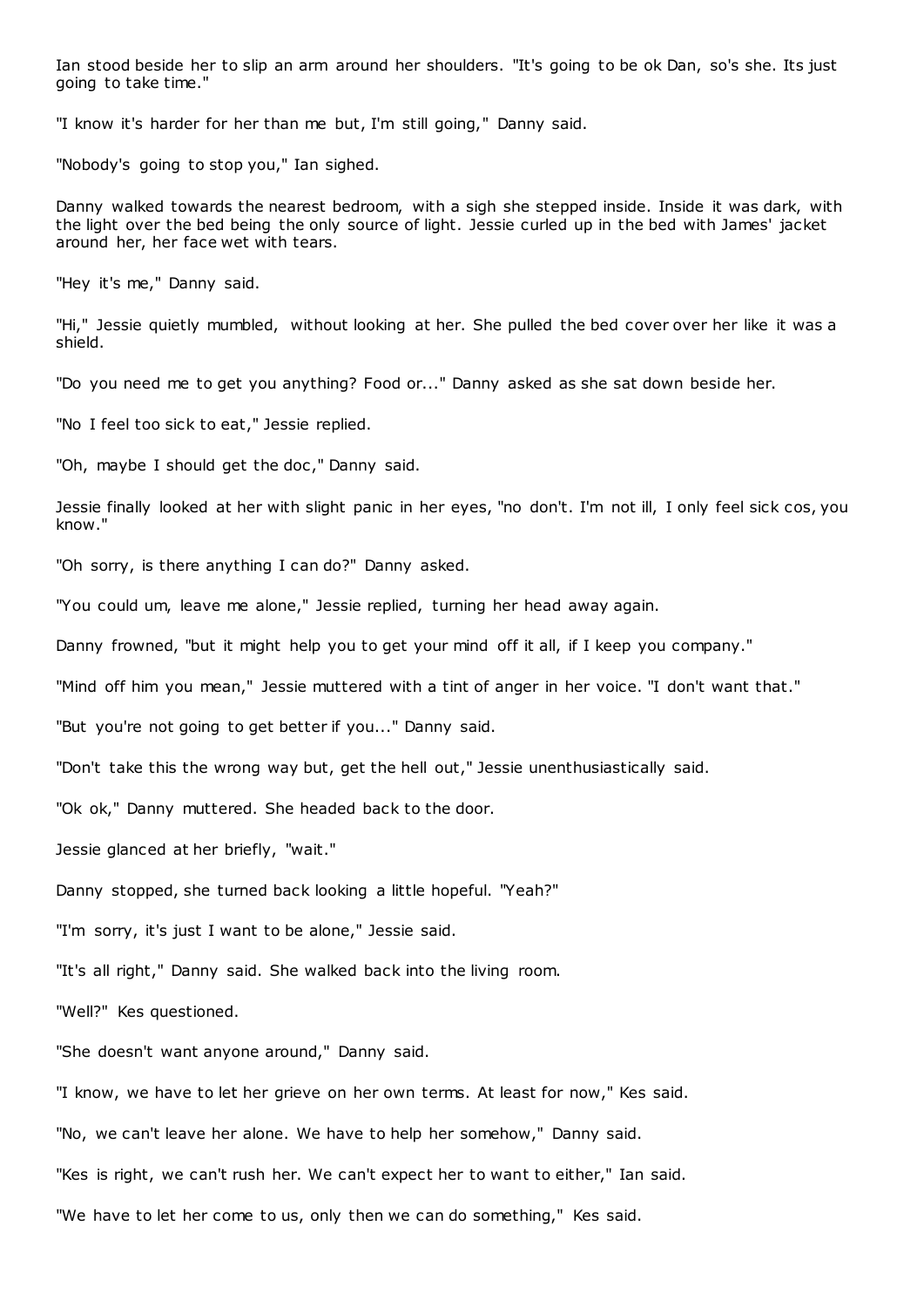"Makes sense, but I can't just leave her alone still," Danny said.

"Why don't you stay here with her then, here here that is," Ian said. "Then if she needs you, you'll be here."

"Right, good idea," Danny said.

Ian headed toward the replicator while Kes made her way to the main door.

"Ian, since I'll be here a while, can you get a few things for me?" Danny questioned.

Ian used the replicator but neither of them could see what while his back was turned. He glanced back over his shoulder briefly, "Sure I can do that." He turned back holding a gift bag in one hand and a bunch of flowers in the other. "Can you give her these for me?"

"Only if they're fake," Danny muttered, raising an eyebrow.

"I did just replicate them you know," Ian said.

Danny shrugged her shoulders, "yes but you can replicate real moving Klingon food, or alcohol if you know how."

"I don't know how," Ian said.

"Ok then, what's in the bag?" Danny asked.

"Do you think I'm trying to kill her or something?" Ian asked with a smirk on his face. "It's chocolate, the cure for everything."

"Except somebody who thinks they can lose weight without working out, at all," Danny said. She pulled a face, "god I talk some crap don't I?"

"I like that about you," Ian said.

"Gee thanks," Danny sighed. She took the bag and flowers off him, "I'll give them to her. I really hope that's not all she'll eat for a while. The chocolate not the flowers."

"I don't know, the flowers might be better for her," Ian said. "I'll see you later." He walked straight out.

Danny pouted as she looked at the gifts, "you never get me flowers." The entire ship shook briefly, making her lose balance just for a second. "Ugh, what now?"

#### **The Bridge:**

The ship shook again, only this time it didn't stop. Chakotay stumbled out of the turbolift. "Report!"

"The ship's caught in a rift, an outside one this time," Harry replied. His console continuously beeped at him. "Oh it's a temporal one." The lights started to flicker on and off. "We're right in the middle of it."

"Great, we're still recovering off the last rift that tried to tear us apart," Chakotay groaned.

"Well whatever this baby is, it's forming around us and not in us. Bad news is we don't have a Slayer handy to jump into it," Tom said.

"I really hope Janeway heard that," Harry muttered. He held onto his station tightly, "hang on, it's going to get rougher. Its almost done."

After about thirty seconds of shaking, everything died down. "Report," Chakotay said.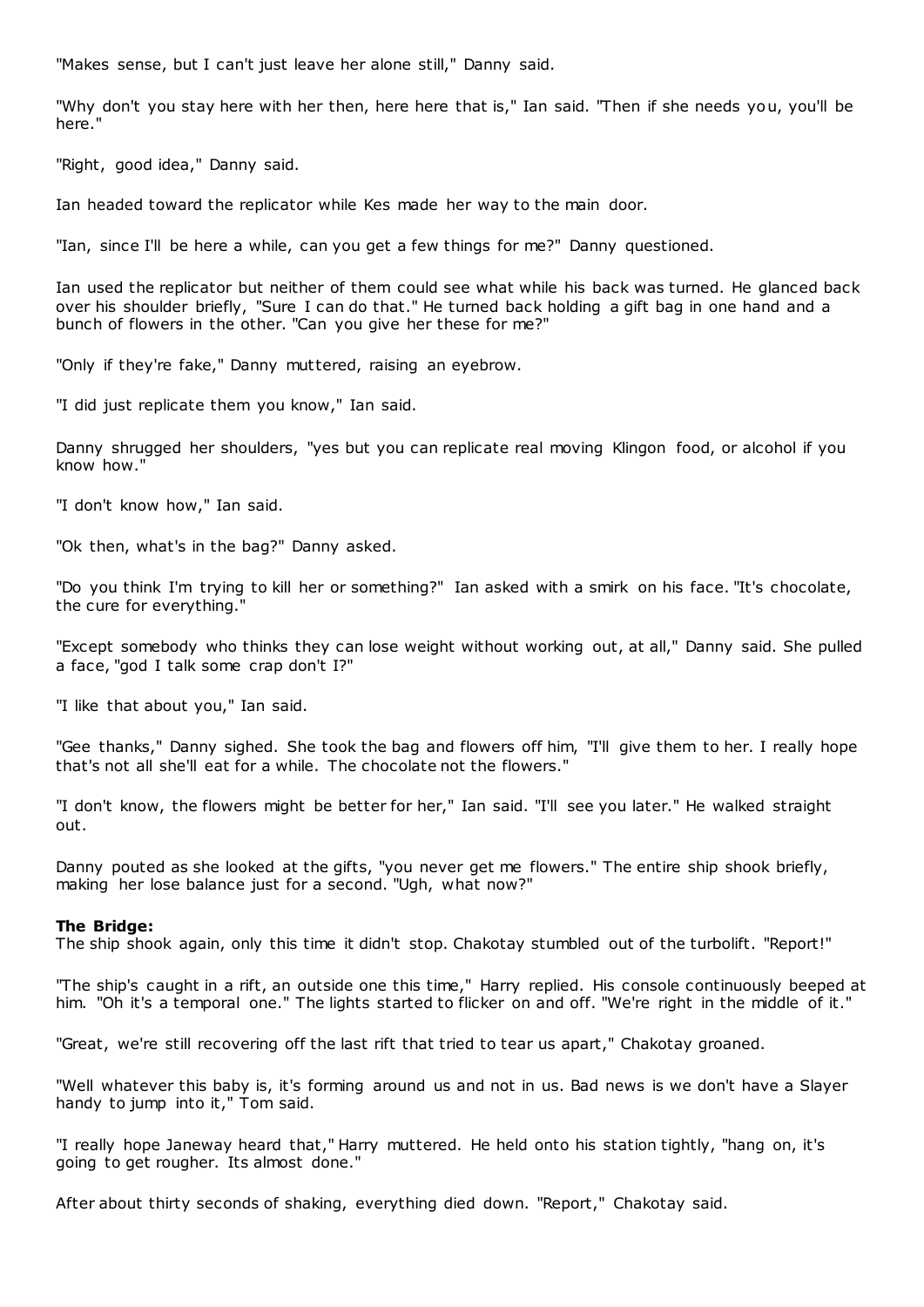Harry looked confused as he worked at his station. "Um ok, I'm not sure how to put this. We seem to be in a different fabric of space, and we're not alone. I'll show you."

The viewscreen activated. All anyone could see was a dark red coloured space with lighter red shimmers. There were also small grey specks scattered around, some bigger than others.

"It looks like there's hundreds of other ships trapped here," Chakotay said. A brief flash of light blinded them only for a second, the ship shook lightly at the same time. When they all got their sight back another Voyager was facing them, very close up. "What the?"

"That one is only a few kilometres away, close call," Tom said. "Wait, it's the Voyager."

"Oh it's not the anymore, every single ship in our scanning range are Voyagers," Harry stuttered.

The viewscreen zoomed in on three Voyager's facing in different directions to the other. One looked like it had seen better days, one exactly the same as the current Voyager, and the last one had extra pieces of what looked like Borg technology on.

"One of them must been in one hell of a battle," Harry said.

"So where are we exactly, a Voyager reunion party?" Tom muttered. "Seriously did space decide we all should have some anti-time hang out area, to you know compare notes? The real question is, are they from different dimensions or times?"

"It was a temporal rift, so different times yeah," Harry replied.

"Somebody had a theory that everytime somebody changed the timeline, a new dimens ion was created to accommodate the new events," Chakotay said. "Kind of like when somebody has to make a choice, and each one plays out in another reality."

"There's no way to know for sure, but if that theory is true it'll be neat to investigate the other ships," Harry eargly said. "One of them might have the ability to make the ship go faster. I really doubt that temporal rift appears in only one place."

Tom shook his head, "Harry you should know better than that."

Tuvok raised an eyebrow, "indeed."

Chakotay ignored everyone, "looks like one of them is from the future, or from a dimension where we've been assimilated by the Borg. I'm going to be an optimist."

"Well we can't talk to them, can we?" Tom said.

"Well unless you're suddenly a time and dimension expert and know how to escape here, shut the hell up," Chakotay snapped.

"Whatever happened to that old attitude of yours?" Tom muttered.

"Um Commander, we're being hailed," Harry said.

"On screen," Chakotay ordered.

"Um how, there's ten ships," Harry said.

"Well you didn't say that before, did you," Chakotay groaned.

"Commander, we should avoid contact with these ships," Tuvok said.

"Woah hang on, didn't the Enterprise have the exact problem?" Harry asked.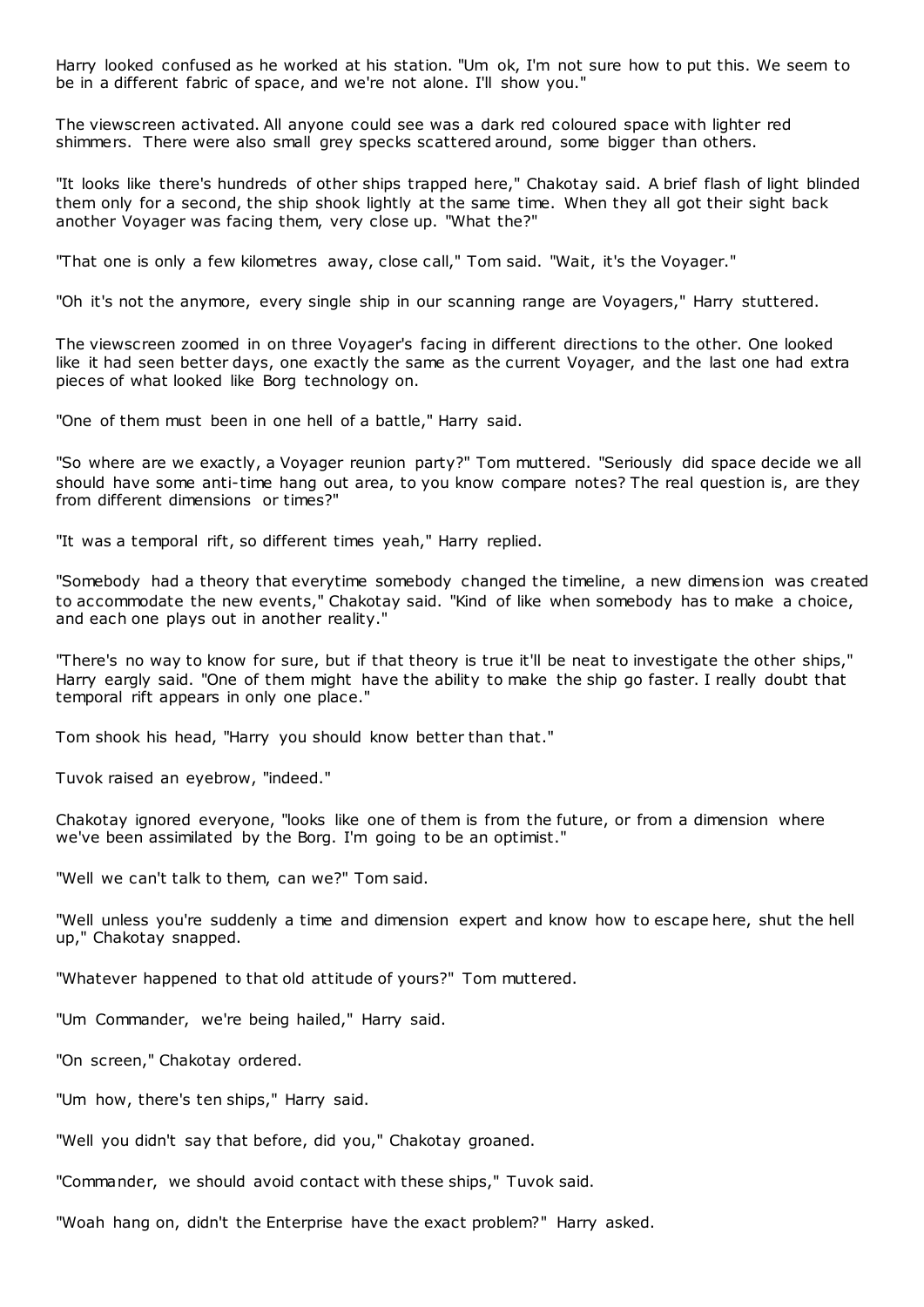"We don't know that for sure. One crewmember claims to be the only one who remembers," Tom replied.

"Exactly. If it was true, we don't have to worry about contacting them," Harry said.

Chakotay nodded his head, "it'll have to do. However we need someone who'll keep calm while talking to future or alternate selves. We need to pick a few crews to work with."

"Um why a few?" Tom asked.

"Cos we're going to need help from others beside a far future crew for example. What if somebody we need is, well gone from that future?" Chakotay said.

"Commander, I should talk with them," Tuvok said, not sounding very pleased about it.

Chakotay turned to him, "good call."

"What about Janeway?" Tom questioned.

"She'll not care enough right now, good idea," Chakotay said. "I'll be there too."

Tom scoffed, "oh you won't freak out or whatever. Let's get Jessie on the job as well."

"With so many Voyagers around she'll probably see a James at least once," Harry said.

"Three is enough, let's just hope the other Voyagers have put some thought into it too," Chakotay said. "Harry re-route comm options to the Conference Room, Tuvok you're with me." He headed toward the Conference Room, Tuvok began to follow him. "Somebody should get the Captain in with us too."

Tom and Harry glanced at each other with worried looks on their faces. "It's ok Harry, we could always just replace you again," Tom said.

Harry rolled his eyes, "not funny Tom. I'll just beam her in there, they can deal with her."

"Well done Harry," Tom smiled.

## **The Conference Room:**

Tuvok and Chakotay sat on the command end of the table, facing the screen on the wall. Kathryn sat out of sight of it looking totally uninterested, with of course a few big flasks of coffee by her side.

"So you understand why we had to do it this way, um *Captain*," Chakotay said with a smirk.

An older Tom on the screen pulled a face, "hey are you mocking me?"

"Still as sharp as ever," Chakotay whispered.

Kathryn jumped up from her chair, "wait a minute! Tom, captain of my ship, how did this happen?"

"That oughta do it," Chakotay muttered.

The Tom on the screen looked very nervous. "We're um low on people, and uh shouldn't say the rest."

"Yeah sure, how did you get low on people huh? No way, you'll get this ship over my dead body, and theirs!" Kathryn hissed, pointing at Tuvok and Chakotay.

Tom turned away from the screen, "that's pretty accurate." An arm was swung at him, knocking him unconscious and out of sight of the screen. All they heard was him making contact with something hard, groaning, and a familiar voice muttering something.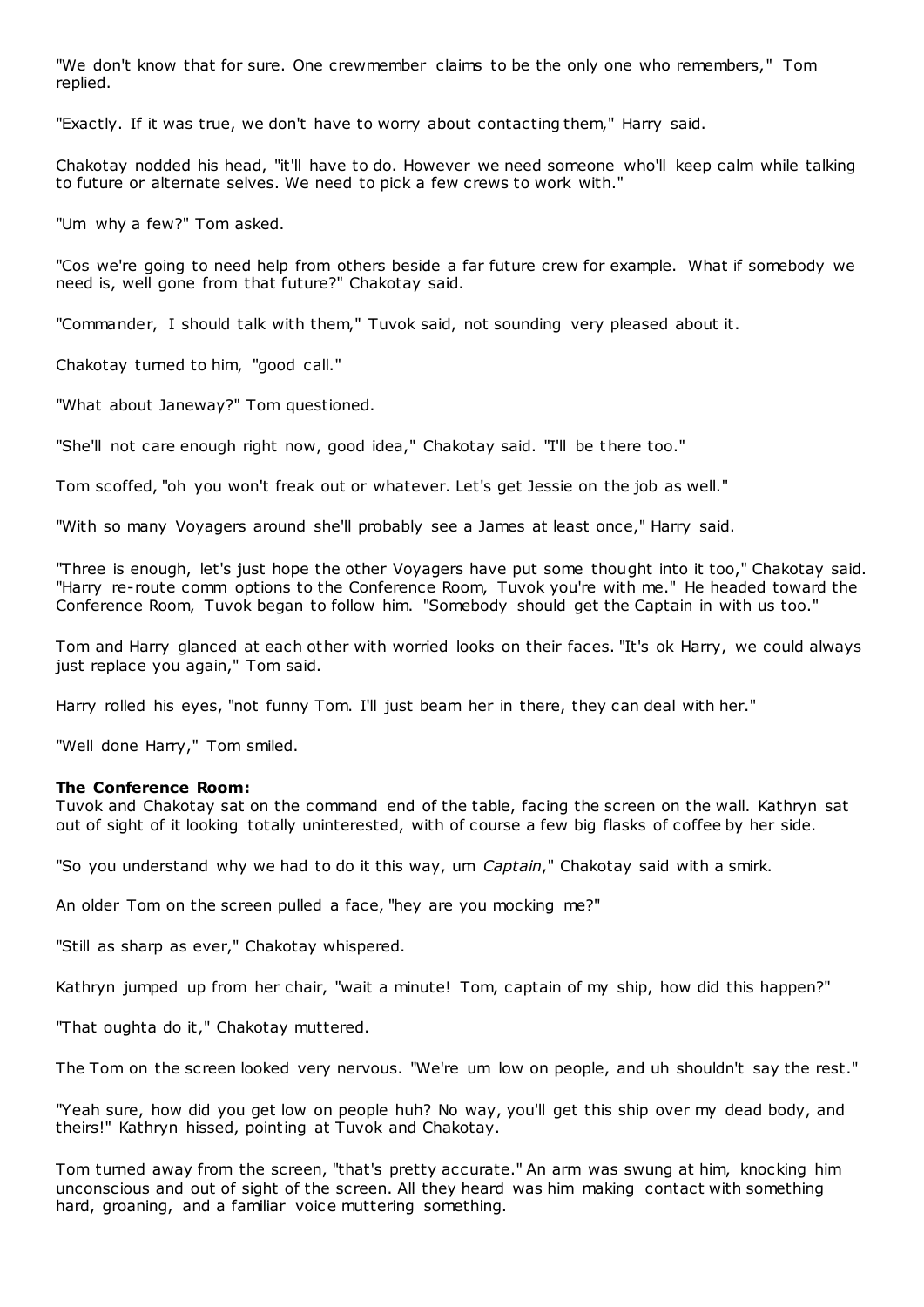"Don't tell them anything, you half wit."

Kathryn perked up, "was that?"

Chakotay looked confused, "odd."

"Indeed," Tuvok added on.

"Ok, we or rather Tom and others will meet on your ship," James' voice said.

"Why don't you show your face?" Chakotay asked.

They heard James groan and mutter something rude. "Tom'll not fill you in on that ok, if he starts to, kill him."

"James how are you, how come you're still around?" Kathryn awkwardly asked.

"Because Tom's head landed on the station," James' voice replied quietly. Tom's head then suddenly reappeared in sight with the usual crooked nose and blood under it.

"Why does he give me attitude and talk to you like a shy, thing?" Chakotay asked Kathryn.

"Oh don't get us started. It's tragic really, but at the same time it was very tense and dramatic ," Tom said.

"Tom!" James yelled.

"Right right, we may as well meet on that future ship," Tom said.

The screen turned off with James saying, "we, screw that."

"Ookay, moving on," Chakotay said. "There's a ship from a more distant future, that last one was just nine years ahead of us." He turned to Kathryn, "are you all right?"

"Yes, now I am. We get him back somehow, but we must get rid of Tom before he gets my ship," Kathryn muttered.

Chakotay smiled, "that one was probably a bizarre alternate reality." Kathryn's face dropped, "the Tom part of it anyway."

"Both Mr Paris being in command of Voyager and Mr Taylor's resurrection seem *bizarre* to me," Tuvok said.

Kathryn growled at him. Chakotay quickly butted in before yelling began, "actually the next one is insisting on speaking now, but its closer to the present. Audio only."

The intercom went all staticy, they barely could hear the muffled distorted voice. In the background were faint sounds of screaming.

"Ok this is close to our present, before or after?" Kathryn questioned.

Chakotay looked at her in confusion, "before."

Tuvok raised an eyebrow, "please speak up, we can't understand you."

"Try remodulate," Chakotay ordered. Tuvok nodded, he worked at the padd in his hands.

The voice, a little clearer sounded annoyed. "Well maybe if you didn't talk so much."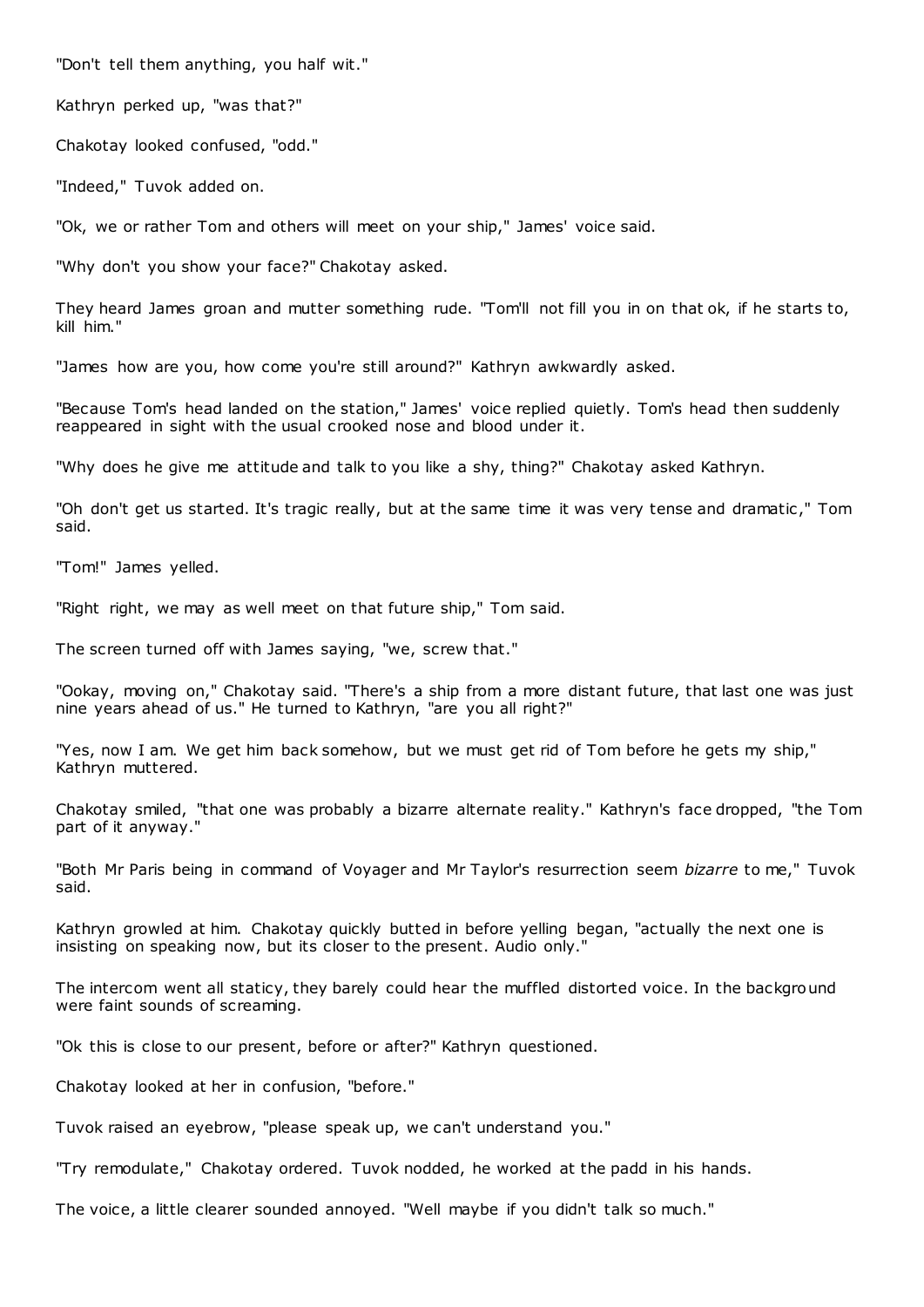"James again?" Chakotay said in disbelief. "We can hear you now, what's happening?"

In: "This may sound like a weird request from me, but I need you to send your um, me over here."

"Um that's not possible why?" Chakotay asked.

In: "Cos I can't handle this many."

Another Kathryn's voice interrupted him, "now sonny, you shouldn't be playing with the com, you're so grounded for this." The comm went dead.

"What the?" Kathryn muttered. "What was seriously wrong with that?"

"Sonny, playing and grounded Captain," Tuvok replied.

"Right whatever," Kathryn grumbled.

"Maybe his own crew had gone crazy, you seemed out of it," Chakotay said. "And we could be dealing with alternate dimensions as well."

"Ok so one crew, how many do we need to team up with?" Kathryn asked.

"I'd say at least two more. We need to be sure to have everybody handy to help us," Chakotay replied. "Tuvok, hail the far future ship."

An elderly Kathryn appeared on the screen, "ah hello Captain."

Present Kathryn moved her chair next to Chakotay's, "hello Captain."

Chakotay groaned, "oh god."

#### **Transporter Room:**

Chakotay, Kathryn, B'Elanna, Harry, Tom, and Craig stood around nearby the pad, Kathryn was in the middle of giving the rest a debriefing.

"No doubt the future ship has some advanced technology, so if anyone steals coffee off me, rest assured I'll have acquired a weapon to kill you with," Kathryn said.

"You should be cutting down on the coffee," Chakotay muttered.

Craig meekly raised a hand, "um ma'am, what year is it over there?"

Kathryn giggled, "aaw you're so cute." Everyone stared at her blankly. "I don't know, Chakotay?"

"Um, I think they said 2390," Chakotay replied.

"I can see the old jokes getting old before I say them," Tom said. He laughed, "oh, see what I did there?" Everyone else groaned.

The transporter girl looked up from the station, "far future Voyager has signalled us, they're ready. The less than future ones have already joined them."

The awayteam stepped onto the padd. Kathryn sniffed the air, she eyed the transporter girl. "Did you have coffee?" The girl widened her eyes in pure terror.

Chakotay quickly butted in, "energise." The team disappeared before Kathryn got back off the padd.

#### **2390 Voyager:**

The awayteam rematerialised in a more advanced looking version of the same transporter room. There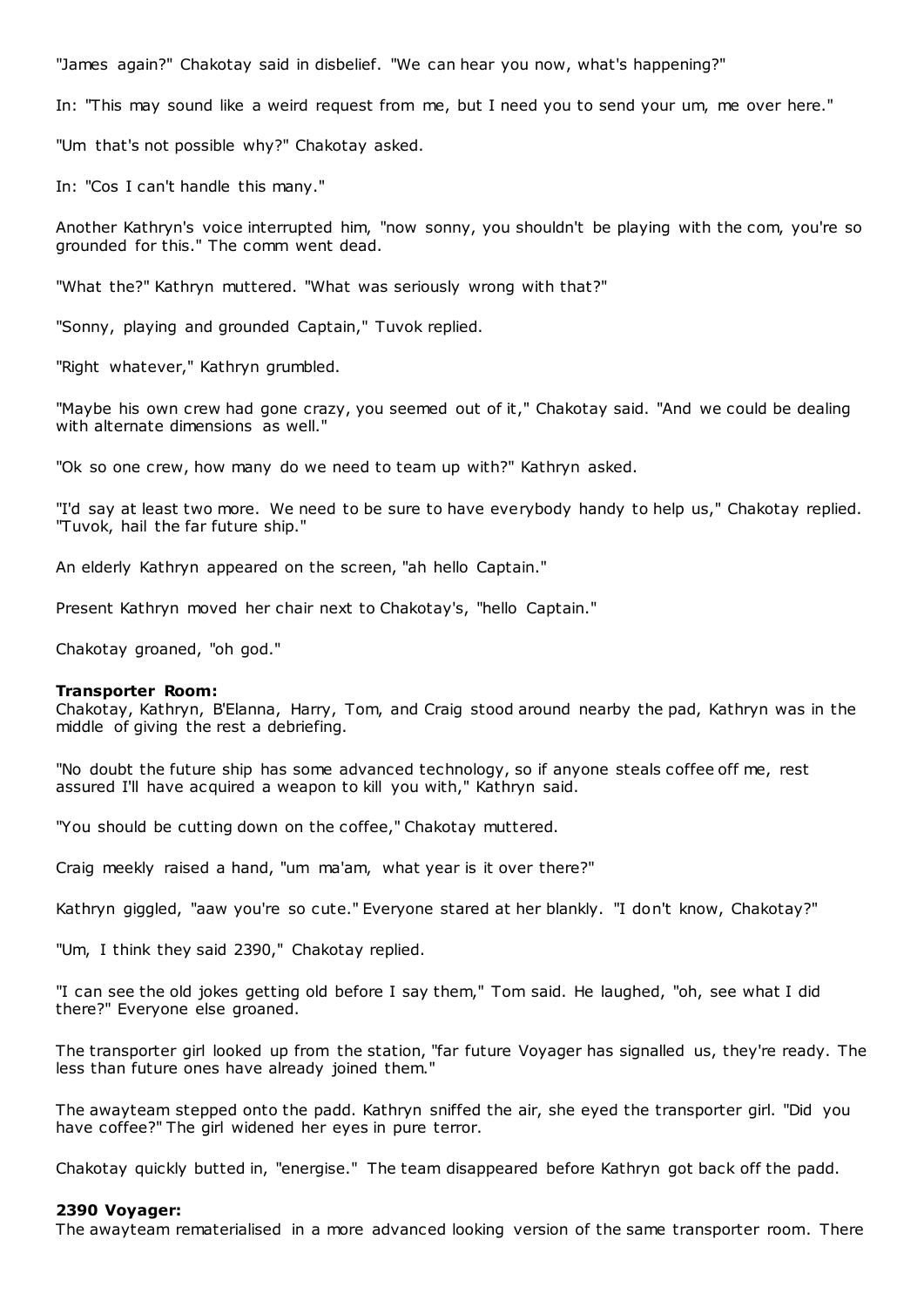to greet them were an aged Kathryn, a young teenaged boy who they didn't recognise, and a forty year old James who had a deep scar across his eye. Nearby they saw the Tom they talked to earlier and Damien who looked like he hadn't aged as much as Tom.

"Ah Captain, welcome to my Voyager," the older Kathryn said.

Present Kathryn couldn't take her eyes of James, making him uncomfortable. Before he knew what was happening she ran over to hug him tightly. Chakotay smiled nervously, "I did mention the lack of James in our timeline right?"

"Yes you did," the older Kathryn said.

The older Captain Tom looked over nervously, "oh god, there's two of them."

"What Janeway, James?" Damien muttered. He smiled, "oh you mean you, I know, we're so doomed."

Chakotay looked confused, "two James', I only see one." A fist then smacked him in the face, knocking him unconscious.

"James!" the older Kathryn snapped.

The one in the other Kathryn's arms tried to pull away from her, "what?" The teenager next to him couldn't help but smirk at him.

What the awayteam didn't realise was that there were two James', one from the Captain Tom's time. This one had a scar on his neck instead, and had a scowl on his face. He didn't look in either Kathryn's direction, "that's all I came here to do, beam me back."

Tom groaned, "you've already beaten him up twice!"

The younger James looked toward him, "and?" He looked towards the remaining awayteam, that Tom was hiding behind B'Elanna.

"There's two..." he stuttered.

James rolled his eyes, "you don't need two of me unless there's an army of Chakotay's on the loose, or demonic stuff so." The present day Kathryn interrupted by hugging him as tight as the other one, the previous one looked a bit breathless.

"Oh my baby, you're alive," she whispered.

The younger James looked very uncomfortable, "um, yeah."

Captain Tom leaned in closer to Damien, "this is going to get uglier."

The older James turned to their transporter girl, which actually was the same one. "You may as well beam him back when she's done, it's damned creepy."

"Aye aye sir," she said.

The present day Kathryn backed off, she patted her James on the cheek. "Don't do anymore jumping into rifts, ok."

"Oh, right, that's when you're from," he said quietly.

"And what's with smacking Chakotay?" Kathryn asked.

James gave Chakotay a light kick instead, he grunted. "Let's just say, don't marry him."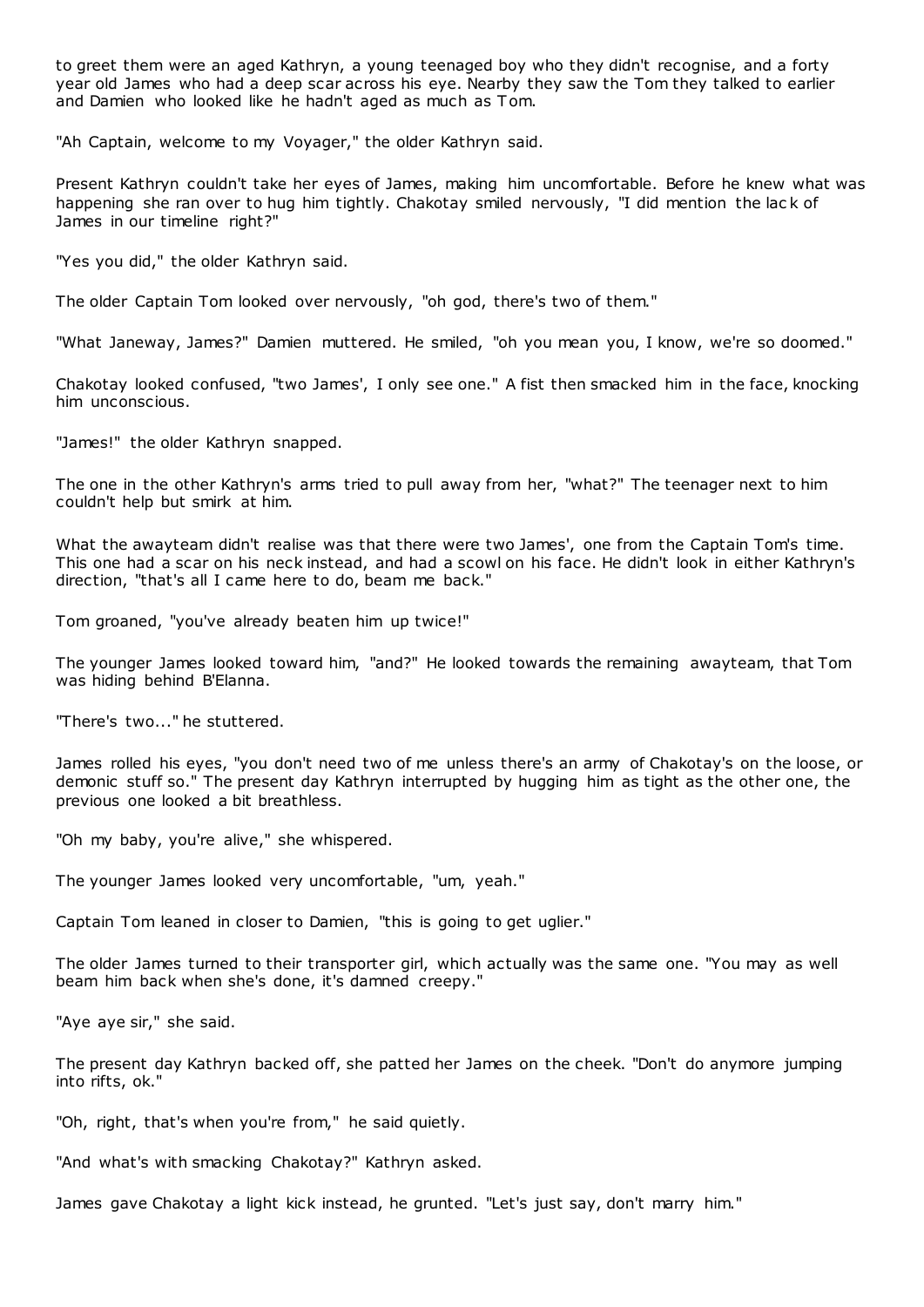The present day Tom burst out laughing, "aaw, that's sweet." B'Elanna nudged him with her elbow.

"Can I beam back now?" James asked. Everyone else got off the transporter pad, not long later he was gone.

"Aaaw," the present day Kathryn sighed. She looked back at the older James, his eyes widened.

"No, I've had my hug," he stuttered.

The aged Kathryn sighed, "we've already allied ourselves with a younger Voyager, they have a few ex-Borgs. Well ones that are willing to stick around anyway, we're now minus one. Oh and a Tolg."

"James is Borg, since when?" Tom muttered. He looked worried as he looked at the remaining James, "don't assimilate me."

He rolled his eyes, "the Borg tried, the most I got was an implant or two."

"Why don't we go to the Conference Room, we have a lot to discuss," Older Kathryn said. She and the present one sniffed the air at the same time. "Coffee?"

The transporter ensign quickly snuck out before they both noticed.

"We haven't met everybody yet," Kathryn said. She looked down at Chakotay, "do you have any idea why your younger self punched him?"

The older James shrugged, "I don't know, he's not properly my past self anyway."

"We're from a different dimension," the teenager finally spoke up.

"Um Chakotay tried to kill him just yesterday," Captain Tom said.

Damien smirked, "is that all you're going to say?"

"We have more important things to talk about," Tom whispered to him.

"Why have you got Damien here?" Kathryn asked.

"He's an expert on alternate dimensions, he'll be handy," Captain Tom said, sounding disgusted.

"Since when?" B'Elanna questioned.

"Since a few months after you guys," Damien smiled smugly.

Kathryn looked at the teenager, "so who's this young man then? If I'm guessing right, he hasn't even been born yet in our time."

James glanced at the teen briefly, "this is Michael Stuart."

"Stuart, where have I heard that?" Tom said to himself. He then gasped and pointed at James, "when did you and Jessie get busy?"

The teen looked disgusted, "eew gross."

Older Kathryn shuddered, "Conference Room."

#### **The Conference Room:**

Everyone from the previous scene and a few others squashed around the table. Damien and a familiar eighteen year old girl stood next to the advanced looking wall panel, the girl looked a bit annoyed that she was next to Damien.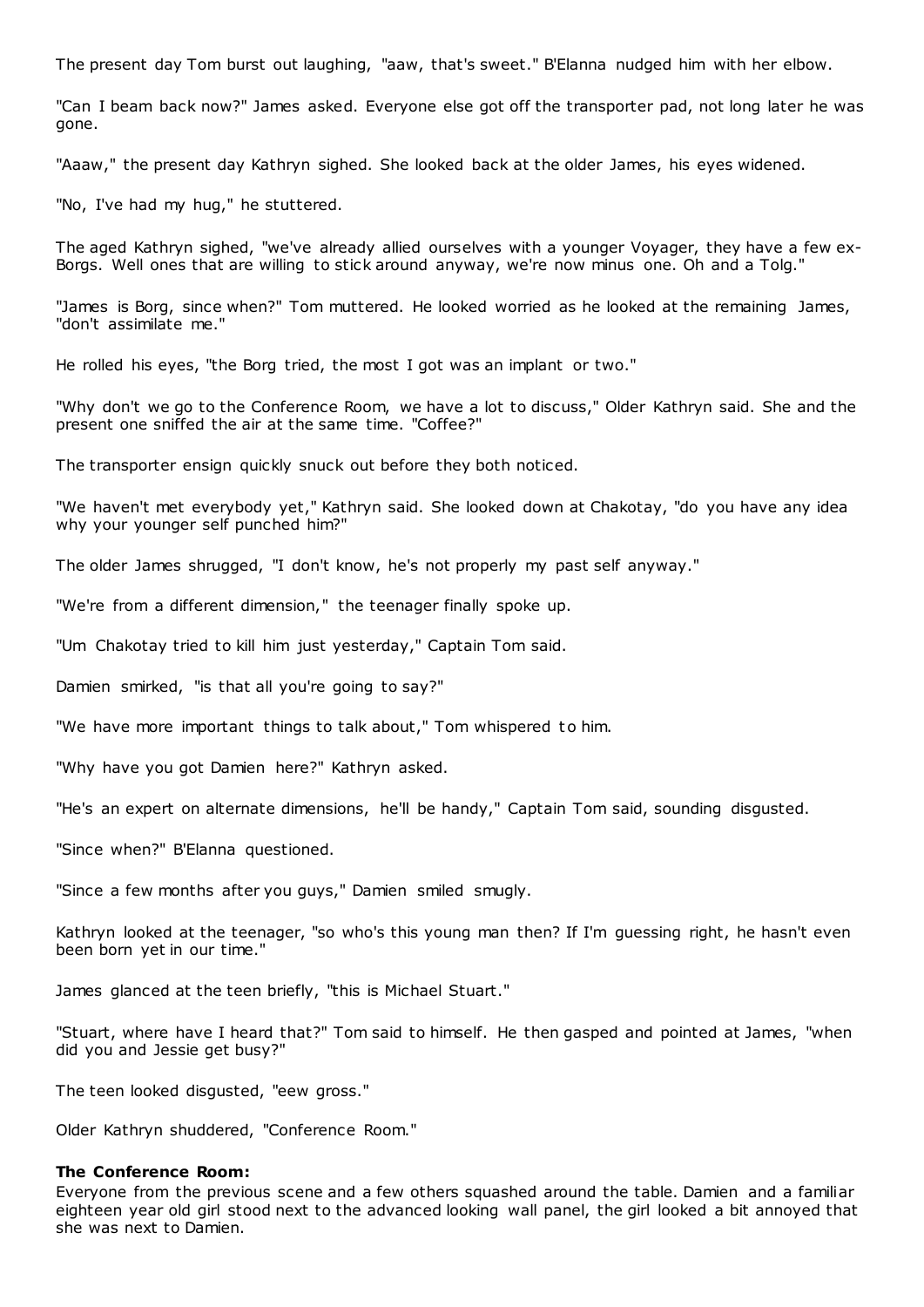"This is a weapon," he said. "I don't see the point of it unless you want a collection of the same ship, losers."

"The Borg called it anomaly 67312, it's a natural rift not a weapon," Lena muttered, rolling her eyes. "It attacks randomly one ship, and uses all of its energy to create the temporal rift around it."

"That ship is pulled into *nothing*, time doesn't really affect it so bam! It drags every single version of this ship it can. Other times, dimensions, you name it," Damien said. "I actually used a nebula to create something similar to one of these bad boys, to lure lots of Voyagers into normal space but..."

Kathryn frowned, "why on earth would you do that?"

"Your lack of intelligence may be where you're going wrong," Damien muttered.

Chakotay groaned, he held an icepack against the massive bruise on his face. "This is great and all but how do we get back?"

"Wait, we had no power drain like you said," B'Elanna said.

"You weren't the original ship," Lena said. She turned to the computer, worked at it, a picture of a Voyager with no lights or anything on appeared. "It doesn't affect the others like it, as the rift has already formed initially. It forming in every other reality is really just an echo."

"I've got a headache, why did I even volunteer to come?" Tom groaned.

"You said that it'll drag every single version of the ship in that it can," James said. "If there were that many ships here we would be crushed before we'd notice what happened."

Damien smiled smugly, "ah somebody with a tiny bit of brains. New ships are appearing every few minutes. It would take forever, literally to bring every single one."

Lena sighed, "I say we only have a day at best before it gets too crowded, so to speak. But these ships arrive anywhere. One could just appear in our spot at any time."

Older Kathryn nodded, "we need an escape plan. Do either of you know enough about this thing?"

"A Borg ship encountered one, and let's just say they didn't get any more readings than that," Lena said. "They probably got crushed by thousands copies of itself."

"Doesn't mean that they died though," James said. "Think about it. If they were all destroyed, the collective wouldn't have any clue about this thing. With all of them there, they would have been erased from the timeline."

"So all we have to do is wait, score," Tom grinned.

"I'd rather not wait around to get crushed," Older Kathryn said. "Suggestions?"

"What about the Voyager that was drained, maybe there's something different with it that'll help us," a different, much younger James said.

"Oh we could use my nanoprobes to do, something," a tall blonde woman, with um, big assets said in a hyper way.

Two of the Voyager crews glared at her. "Shut up Annika."

"Or we could just throw her into that space and see what happens," Lena said with a smile.

A different Kathryn groaned into her hand, "save killing her for when we return."

"Um ok? Why don't we check out this powerless ship," Kathryn said. The other Kathryn's agreed.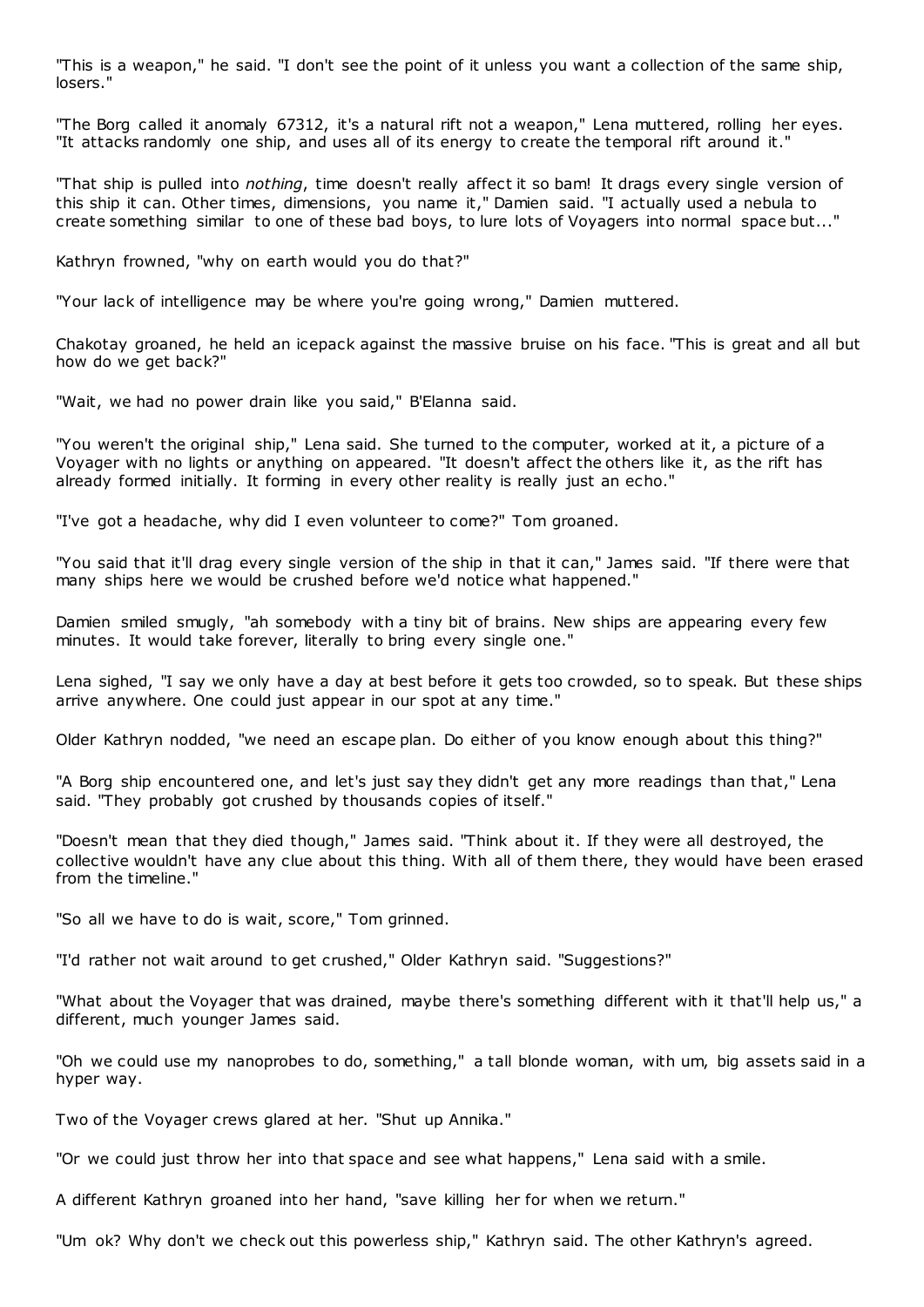"We should set a course, Lena where is it?" the middle Kathryn asked.

"I just checked, I've already sent the co-ordinates to the helms of all four ships," Lena said.

"That's my girl," the middle Kathryn cooed.

Kathryn looked confused, "isn't she a bit old to be your girl?"

"Oh it's a long story, but it can't be as confusing as this anomaly right Lena?" the middle Kathryn said.

The youngest James stood up, "can I go? I've got a three Janeway headache."

Nearly everybody raised their own hands, "me too."

"How rude," all Kathryn's said.

*Captains Log for the um original Voyager, Stardate, there is none you idiot: Voyager has been trapped in an anomaly with thousands of other Voyagers, with more on the way. After forming an alliance with two future versions of us from six, nine years ahead, and one alternate Voyager from seventeen years in the future, we've learned more about the anomaly. We're on our way to what we believe to be the source of all this, I really hope this'll involve blasting the idiots into oblivion for this. Yes I know they're us, but it's probably cos Harry's in charge or Chakotay's at the helm. I've tried to keep clear of the crews working together as there are two James', it's rather confusing regarding one as he's a future self. Now my headache's really bad, time for a coffee. Stupid Doctor thinks that causes them, I'll show him.*

*Captains Log... er er, FV Season Three Voyager, Supplemental: When are the writers going to give up on these stupid time episodes, they never make a damn bit of sense. What, one writer? Oh whatever. I'm so glad there will be a new episode in a week or so. Ok, why are those guys from two years in the future laughing?*

*Acting Captain Tom Paris' Log, Season Five Voyager: God that Janeway's so naive, an episode next week, haha. Ah hem excuse me. Hahahahahahaha.*

*Captain's Log um... what season would you call us exactly? Um Stardate 2390 heh. Our crew's are getting on well, and so far we've managed to avoid another incident like the one in the Transporter Room, but knowing this series that won't last long. Though in our view we haven't had an episode based on us since, well seventeen years ago, so I may be wrong.*

## **The 2390 Voyager:**

Present day Harry walked into the Conference Room reading a padd and talking to himself. "I think it's a good idea to collect a sample of that red shimmer from the space. It's matter so it..." He looked up, his eyes widened in horror.

"Harry aww, look how young you look in this time," the oldest Kathryn cooed. She and the other Kathryn's ran over to surround him, all were stinking of coffee. The present day one drank from a cup while the other two pinched his cheek and continued to coo over him.

"Oh you're so cute when you're not angsting over a dead girl you liked," the Kathryn a few years older than Present Day Kathryn said.

"Um great, who?" Harry stuttered.

"You don't know her yet sweety," Middle Kathryn said.

Present Kathryn smirked, "well the way things are going with you guys, she'll be back from the dead in no time."

"Oooh, who died and came back?" Older Kathryn asked, sipping at her cup of coffee.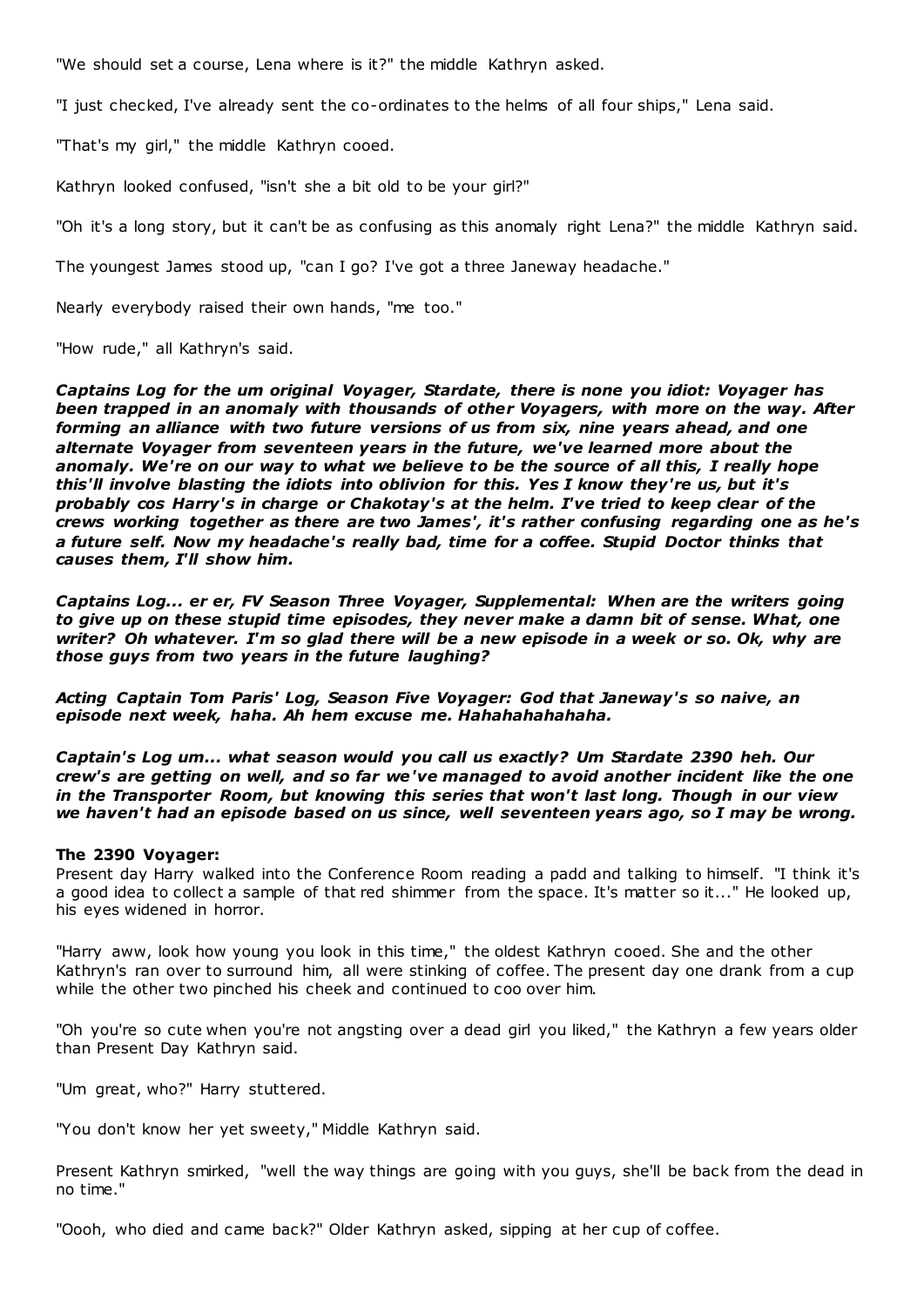"Shouldn't you know," Harry stuttered.

"Ohno, she's the alternate dimension one silly," Middle Kathryn replied.

"Ookay, can I go now?" Harry squeaked. "My idea."

"That's my boy, you're a smart one aren't you?" Present Kathryn cooed.

"Um no, it's rubbish, I'll go," Harry said. He managed to squeeze through them and ran for his life.

#### **Meanwhile:**

A small meeting between two B'Elanna's, Lena, Tom, and the James from Season Three, were in a futuristic looking Stellar Cartography. It had a large half circular viewscreen taking up most of it.

"It should be simple with our combined forces," Present B'Elanna was saying.

"And beau..." Tom mumbled, almost drooling as the two B'Elanna's stood side by side. He noticed them both staring at him, making him snap out of it. "Smartness and brains." He waved at them, "hi ladies."

They glanced at each other, "typical."

"So uh, this is Astrometrics then?" Tom nervously said.

James folded his arms as he stood next to him, "if we have combined brains, why do we need him?"

"I'd ask the same of you," Tom muttered smugly.

"Don't be smug. I couldn't be bothered to even bother thinking up an insult, let alone a good one," James said.

"Aaaw, getting slow in your old age?" Tom teased.

James turned to look at him, "I'm nearly twenty nine actually."

Tom stared blankly back at him, "um ok, forget I said that." Everyone else began smirking toward him.

"Someone's at least the same age," Lena said.

"Um and you are?" Tom questioned.

"Eighteen," Lena muttered.

"No, who? All I remember is Borg girl," Tom groaned.

"Tom! Don't make me throw you out of this meeting," the far future B'Elanna snapped.

The um, big assetted woman strolled through the door, grinning like a Cheshire cat. This time she looked a little older and wore a skin tight catsuit. "Aah hello homies, sorry I'm late."

The B'Elanna's widened their eyes, "what the hell is that?"

"Now that's just a Borg girl," Lena muttered. "And that's actually a compliment for her."

James stared at Annika in disgust, "when did you start wearing the catsuit again?"

Annika giggled, "oh about a year or two later for you, at your mother's wedding."

Tom frowned in confusion, "I thought your mum was dead."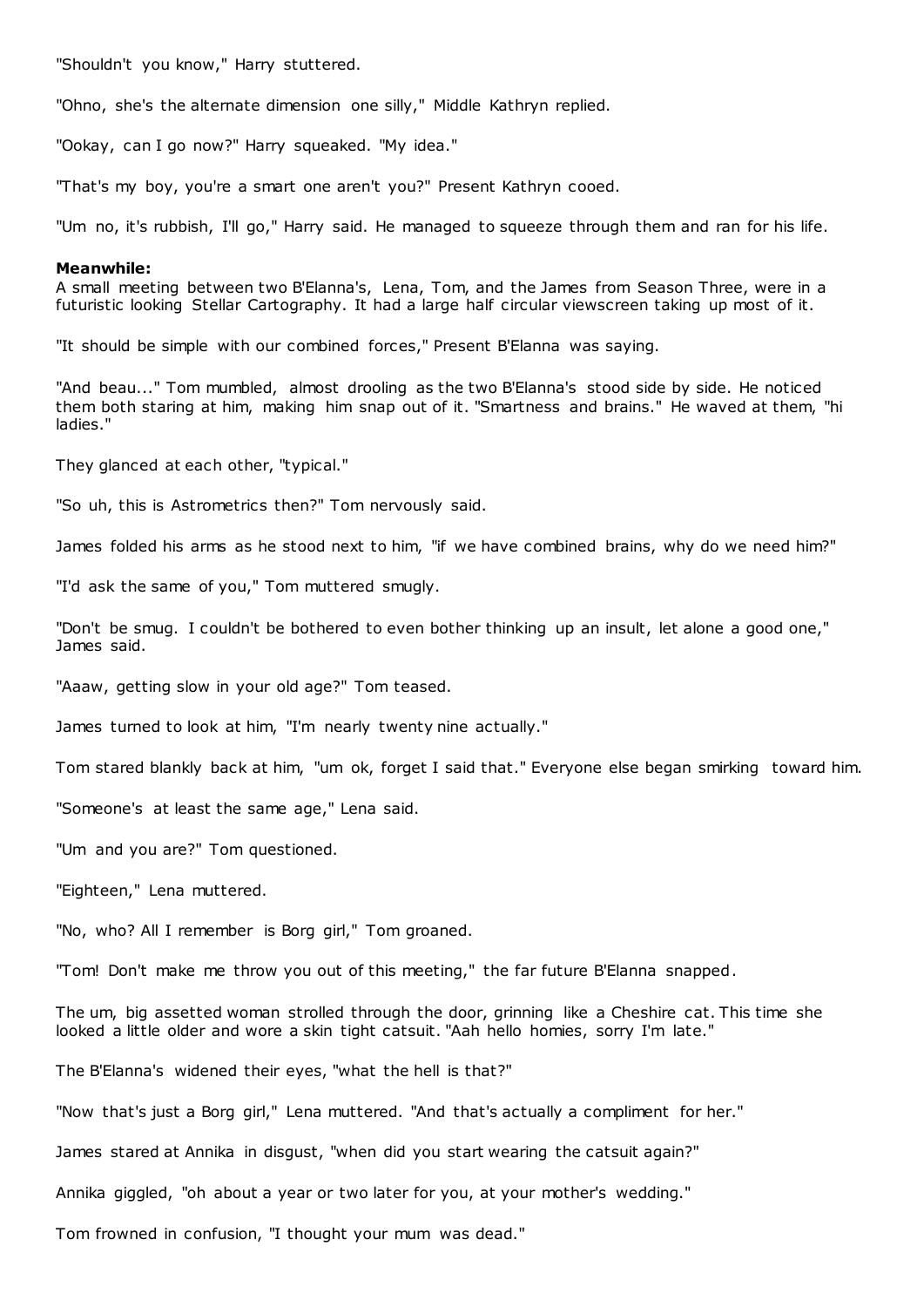"I wish she was," James muttered. Lena passed him a *don't start* glare.

"Don't mind grouchy here, he's only just returned from being evil," she said.

Tom quickly walked to the other side of the room with wide eyes, "god again? I didn't die this time did I?"

Older B'Elanna cleared her throat, "we're now nowhere near the point of this meeting."

"How many Borg's are there exactly?" B'Elanna asked.

"We lost count after Harry and Tuvok got assimilated," Lena replied.

Tom laughed, "poor Harry. I don't get it, do I?"

Lena laughed too, "ha yeah right, what would the Borg learn that's new from you exactly?"

"Apart from how to punch weaker than a baby that is," James said.

Tom glanced at the two, "god you two are too damn alike, you don't cheat on Jessie with her do you, cos you should."

"Eeew," Lena groaned, pulling a disgusted face.

"I second that, but we can just tell the Janeway's that we are together to freak them out," James said.

Lena pouted, folding her arms in a huff, "aaaw man, now I'm going to want to do that instead of being here."

Annika giggled, "that's ok, I'll be a stand in for the ex Borg babe slot. Except I'll be the babe and you just the ugly girl, though you do have the chest for a catsuit."

"Aaw thanks, that's very thoughtful," Lena said angrily through a fake grin. She punched the scary exdrone to the ground.

"Ok clearly you don't need me at all," Tom stuttered. He dashed out. "Just when you think things couldn't get any crazier." Somebody small bumped into him. He turned to look down at a cute one year old boy with familiar blonde messy hair. "Oh hi there."

The boy poked him in the leg, "tag." He ran off.

Tom sighed, he ignored what happened and started walking down the corridor. He frowned as a boy that looked very similar to the last one except he was about thirteen walk around the corner. "Oh, I'm guessing you're that other kid's brother."

"No, did he tag you?" he asked.

"Yeah why?" Tom replied.

"No reason," the boy said, smiling in an evil way. This made Tom nervous. The boy punched him in the chest, and ran off too. Tom clutched his chest, then collapsed to his knees.

Not long later an older Jessie walked up to him. "Tom?"

"Yes," Tom wheezed as he had not much breath left, looking up at her.

"You haven't happened to see a one year old blonde boy, have you?" Jessie asked, trying not to laugh at his condition.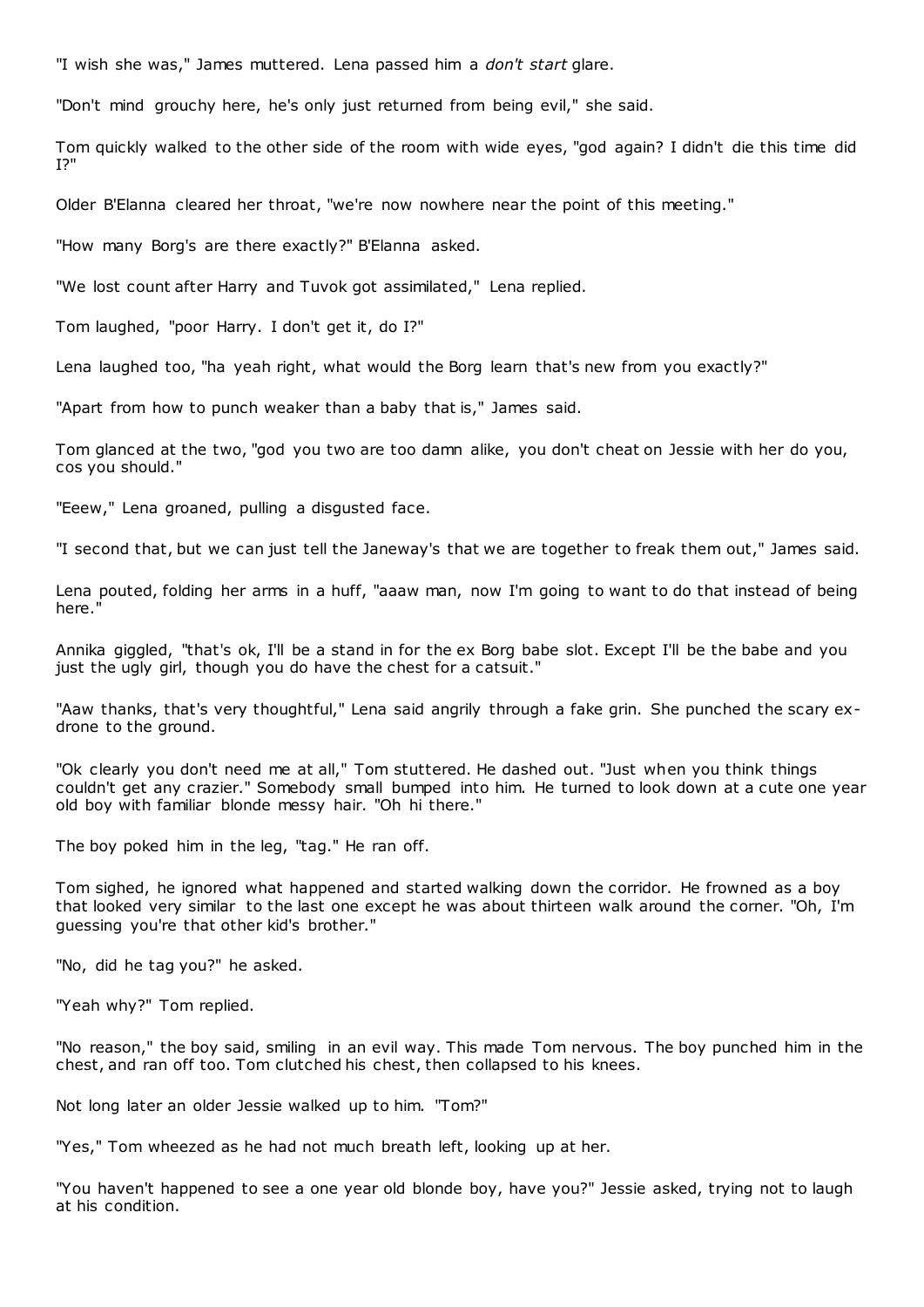"Actually yeah. He tagged me, then a kid that looked like an older version of him, punched me," Tom managed to mumble. It finally hit him, "he's yours isn't he."

"An older version? That can't be good," Jessie said, looking worried.

The younger boy ran around the corner, he poked Tom again and was about to run off again. Jessie grabbed him and picked him up. "Aaaw mum."

"What are you doing here Duncan? Actually no, how are you here?" Jessie asked.

"I know how to use the transporter mum," Duncan replied casually. "I'm not stupid."

"No but you shouldn't be able to reach and..." Jessie muttered.

The older version of Duncan ran around the corner, this time he punched Tom in the head. He then noticed Jessie watching him, "uhoh, hi."

"Are you two playing together?" she asked.

"Yes in an innocent way only of course," the teenaged Duncan replied.

"Yeah I noticed," Tom moaned from the floor. "I like how you innocently made contact with my head and stomach with your fist."

"Thanks, so did I," teenaged Duncan said, looking pleased with himself.

Jessie sighed, "out of all the things you could have done, you decided to beam here and play with yourself." A Danny the same age walked passed just then laughing her head off. "Play with your older self, oh shut up!"

Teenaged Duncan glanced after Danny in disgust, "she doesn't change, does she?" The other Duncan glanced at him in confusion.

#### **Meanwhile:**

The present day Craig walked down the corridor cheerfully. An older looking Lena walked toward him from the opposite direction. She picked up speed, staring at him coldly as she walked by. He stopped in his tracks, turned around to look at her.

"Um can I help you?" he asked nervously.

Lena stopped, she turned around. "What was that shaky?"

"You were staring at me, why?" Craig asked. "Shaky?"

Lena smirked as she eyed him up and down. "It's funny how different you are to the ass I know, it's like watching jelly."

"We've met huh, so uh." Craig muttered.

"Don't bother. I can't wait to humiliate your future self about this, I really can't," Lena said. She was about to turn away.

"We won't even remember this," Craig said.

"I will supposedly," Lena smiled.

"Oh you're Lena, I heard about you or is it Tani?" Craig questioned.

"Neither. My name's Ylara, bye now." She walked away.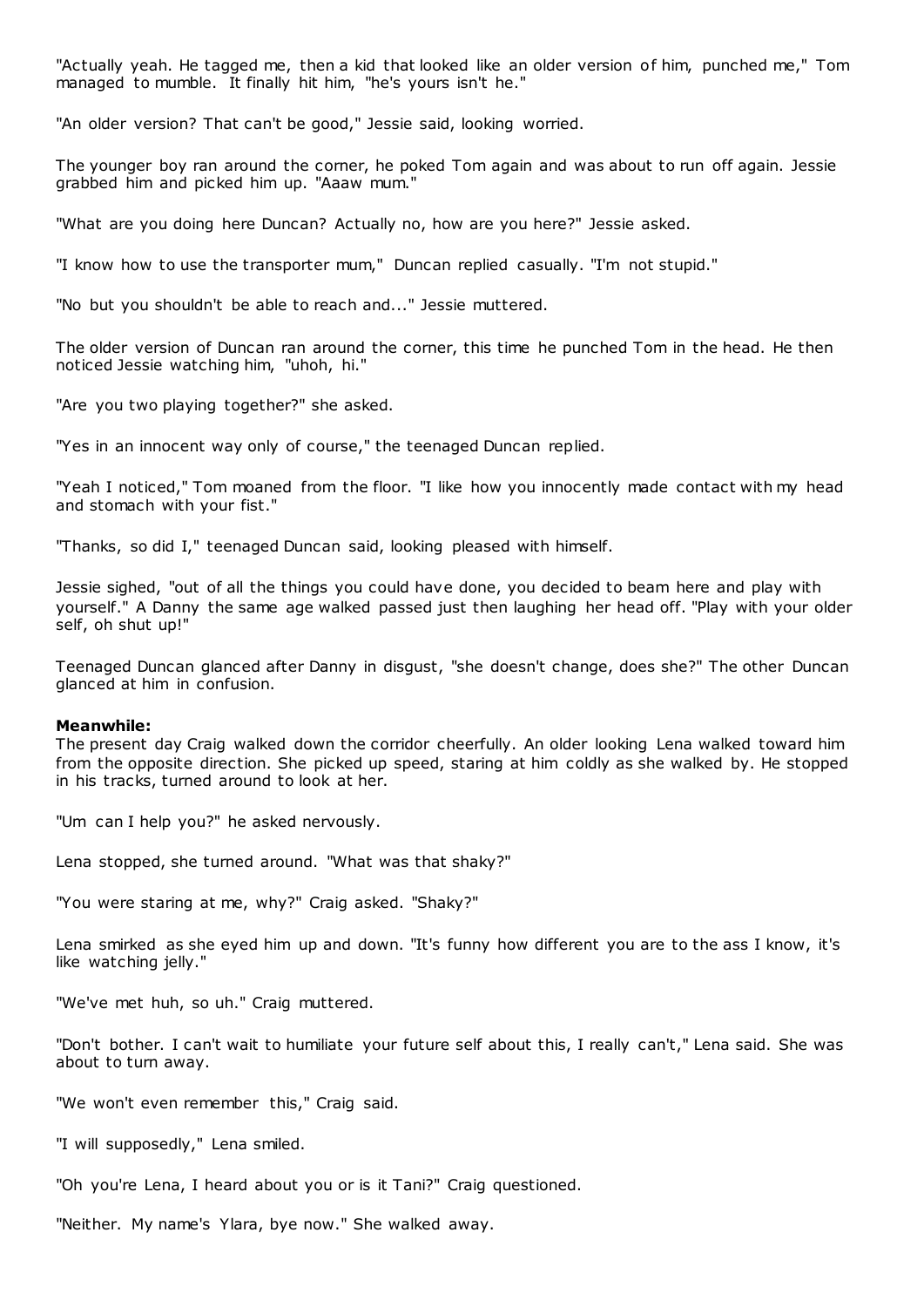"Huh, pretty but ugh," Craig muttered. He continued walking the way he was going before, "horrible woman."

## **The Bridge:**

All three Kathryn's stepped out of the Ready Room, all of them did the usual, "report?" Everyone on the bridge shuddered.

The older James got out of the chair next to the Captain's seat, "we're being hailed by a nearby Voyager that's recently appeared."

"Aaw, are you first officer or something?" Middle Kathryn cooed.

James shuddered, "eugh so glad I'm not remembering this when we leave."

The older Tom nodded his head in agreement, "here here."

"He replaced Tuvok, so third in command actually," Older Kathryn said proudly. "Put the newbies on screen."

"Shouldn't two of you hide, you're going to scare them," James said.

Older Kathryn stood beside him, "stop being a tease."

The viewscreen activated to show a young teenaged girl looking a little distressed. "Hi, we have a problem."

"Um, it's usually polite to introduce yourself and yes we've noticed," Older Kathryn said.

"Fine my name's Sasha, now can we talk?" the girl said.

"What seems to be the problem?" Older Kathryn sighed.

The Middle Kathryn walked up to her, "Sasha?"

"You know her?" Older Kathryn asked.

"Yes, in our reality she's James and Jessie's second child," Middle Kathryn replied.

"Oh that explains the familiar feeling," James said.

"But she doesn't exist here, does she?" Tom questioned. "Though you are her dad, I get it."

Sasha looked a little nervous, "dad? Ok this is awkward. Um, the problem."

"Yes what is it?" Middle Kathryn asked.

"I'm looking for someone, I don't know which Voyager he beamed to when we got here," Sasha replied.

"Ok, we have advanced Borg sensors, we'll find any new guests," Older Kathryn said.

#### **Meanwhile on the Present Day Voyager James/Jessie's Quarters:**

Jessie climbed out of the bed, with her left palm against her cheek. She heard movement coming from one of the rooms. Like she didn't give a damn about it, she walked straight in the living area. "Please be a demon."

A man was heard talking from the other room. "Hey that's not right, which is..."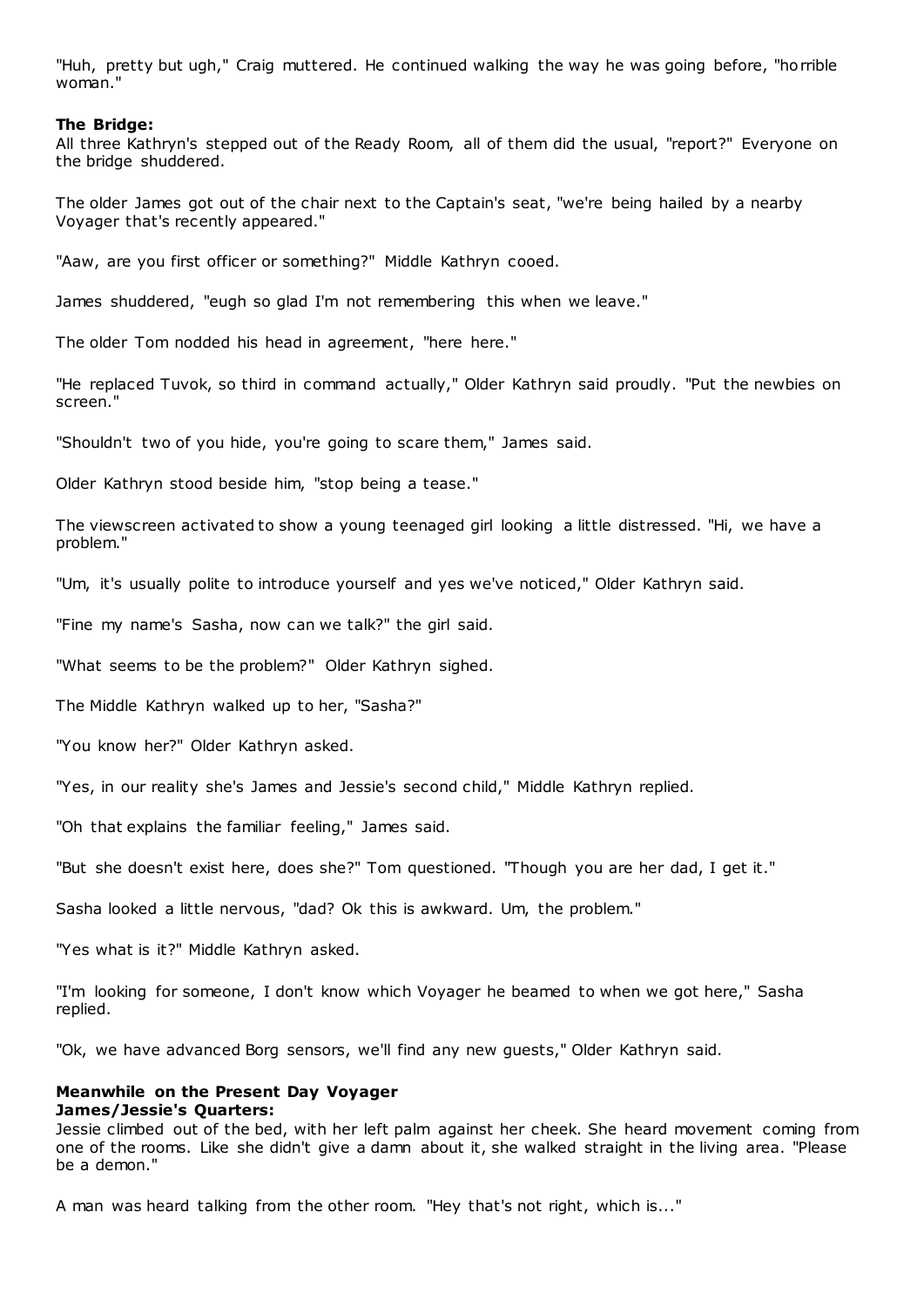"That doesn't sound like a demon," Jessie mumbled. "Meh." She shrugged and sat down.

The bedroom door opened, a young teenaged boy stepped in. As the lights were off his face was hidden in the shadows.

"Could be a vamp," Jessie said to herself, sounding a little hopeful.

The boy stepped closer, "mum?"

Jessie's eyes widened in confusion, then turned her head toward him. "Um I think you got the wrong quarters."

"Um what year is it here?" the boy asked.

"Year here?" Jessie muttered.

"You don't know, look out the window," the boy said.

Jessie glanced behind her at the window, "holy crap, where are we? I was wondering why it seemed reddish in here." She calmed down instantly, glancing back in front of her. "Neh why do I care. Look um you don't want to be here, it's depressing."

The boy stepped out of the shadows, "ok this is awkward. This isn't like me but, what's wrong?"

"Don't go there," Jessie replied. "Look I mean it, you're in the wrong quarters."

The boy looked at a computer screen, then back at her. She finally looked at him, something about his boyish yet handsome face seemed familiar to her. "Actually I'm not."

Jessie stood up and walked closer. "You look familiar, oh, oh god." She put a hand on her baby bump, "you must be..."

"No um, again awkward. I just checked on that computer, it's only 72," the boy said. "That's my brother actually, I mean brother slash sister, crap."

Jessie glanced out the window briefly, "ok just when it was making sense it stops doing that."

"I'm even more confused myself," the boy said.

#### **The Bridge:**

Tuvok sat in the Captain's Chair, the far future Voyager's bridge was on the viewscreen. "Is there a problem, Captains?"

"One of the new ships told us that a member of their crew escaped just as they arrived. We've localised him to our ship," Kathryn said.

Middle Kathryn sighed, "he's very dangerous, you need to catch him before he hurts anyone."

"Where is he?" Tuvok asked as he stood up.

#### **James/Jessie's Quarters:**

Jessie and the boy were sitting on the chairs, he kept avoiding looking at her.

"I don't get it though, your father, well this one's anyway, is gone and..." Jessie said, turning pale and sickly. "God I hate saying that. Anyway you being here means that you have a different father, but I refuse to believe I'd ever."

The boy looked up briefly, "72, oh yeah dad mentioned it, it's just temporary."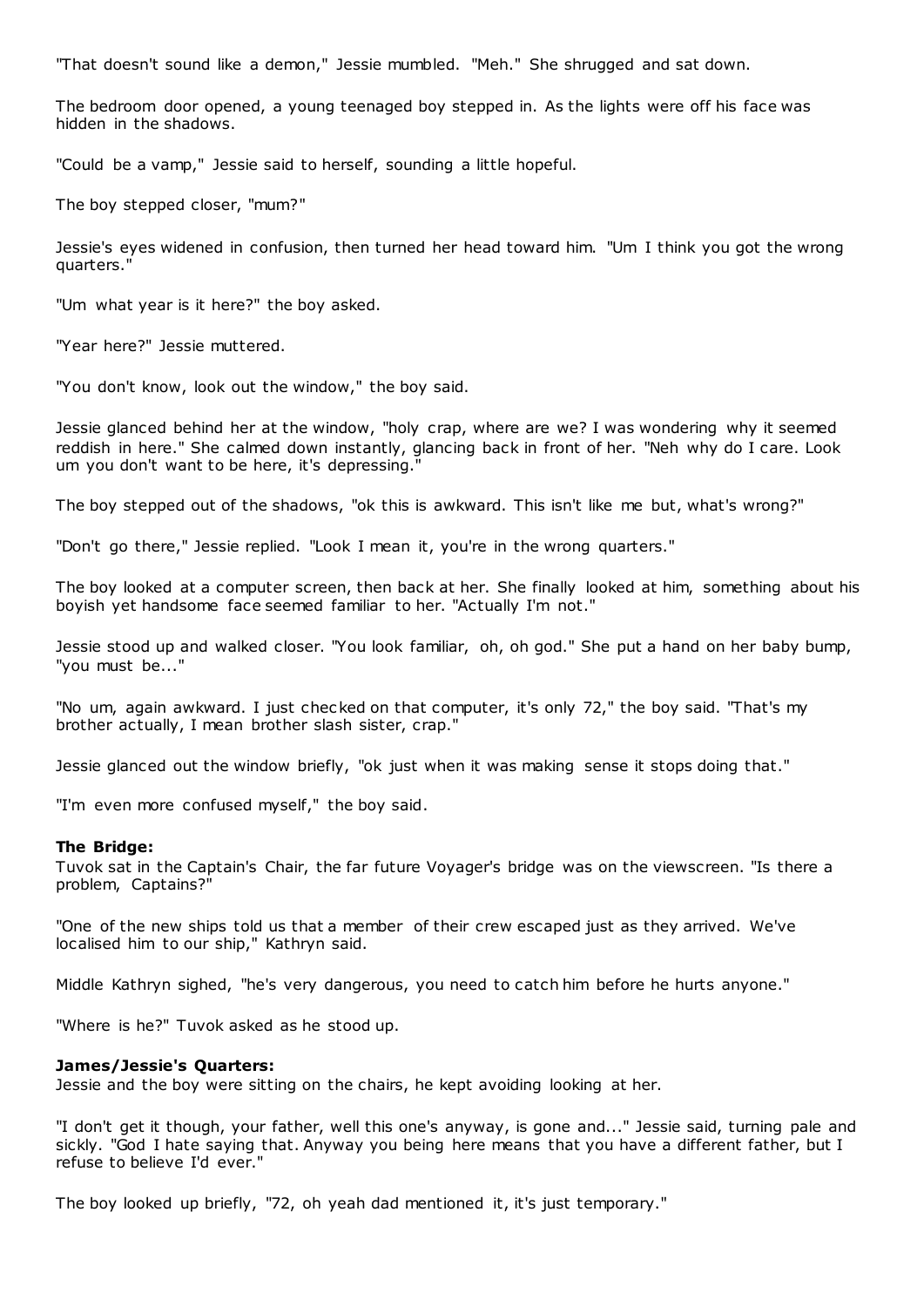Jessie stared blankly at him, "ok I know James was good at close calls but he couldn't survive being disintre... oh god." She put a hand across her mouth, "this doesn't make sense."

"Yeah well, I don't know the technicals. I was barely one when I was told about it," the boy said.

"So he comes back?" Jessie asked, still looking a bit sick. "So, what's your name?"

"Duncan," he replied. She put a hand over her face and started to cry. "Oh hey, it's not that bad a name," he stuttered, moving closer to her. He put an arm around her.

"No no, it's a nice name. It suits you," Jessie cried, glancing toward him. "I just, you said the Voyagers aren't just from other times, some are other dimensions. James couldn't possibly come back, your dimension must have been different."

"I don't know honestly, if dad told me more then I'd be able to help you," Duncan said.

"It's ok, we won't remember this right," Jessie said. She looked at him directly, "you look so much like him. Except your eyes are brown, I think." Duncan nervously looked away. "I'm sorry it's the lack of light." The door chimed, "um who is it?"

Duncan literally jumped off the chair, "I'm not here."

"Why what's wrong?" Jessie asked.

The door opened slightly on its own, a hand slipped in to pull it the rest of the way open. Duncan then stood behind Jessie's chair. Sasha stepped in with a few scared Security guys and Tuvok behind her, all holding rifles but her.

"What's going on?" Jessie asked, standing up.

"Jessie, step away from the boy," Tuvok said.

"Why should I, he's..." Jessie muttered.

"This is Jessie?" Sasha asked, glancing back at Tuvok briefly.

He ignored her, "he's an Evil Slayer."

Jessie stared at nothing in particular with wide eyes, "what, no he can't be." Duncan backed away a little, she looked at him. "Dark eyes, oh god."

"No don't *oh god*, I didn't come here to hurt you," he said. "We just talked."

"Duncan, what did you tell her you blonde ass?" Sasha snapped.

Duncan scowled back at her, "nothing really, stop your screeching."

Jessie put her hand across her forehead, "what the hell is going on?"

"You have to get away from him," Sasha replied.

"Oh never mind, forget it," Duncan muttered. He stepped forward toward them. "I just wanted to see mum."

"Come on Duncan, I'm not falling..." Sasha said.

"I'm not that far gone, Sash. You know how much I loved mum," Duncan said.

"Aaaw really," Jessie placed a hand on her chest. "Wait, did something happen to me?"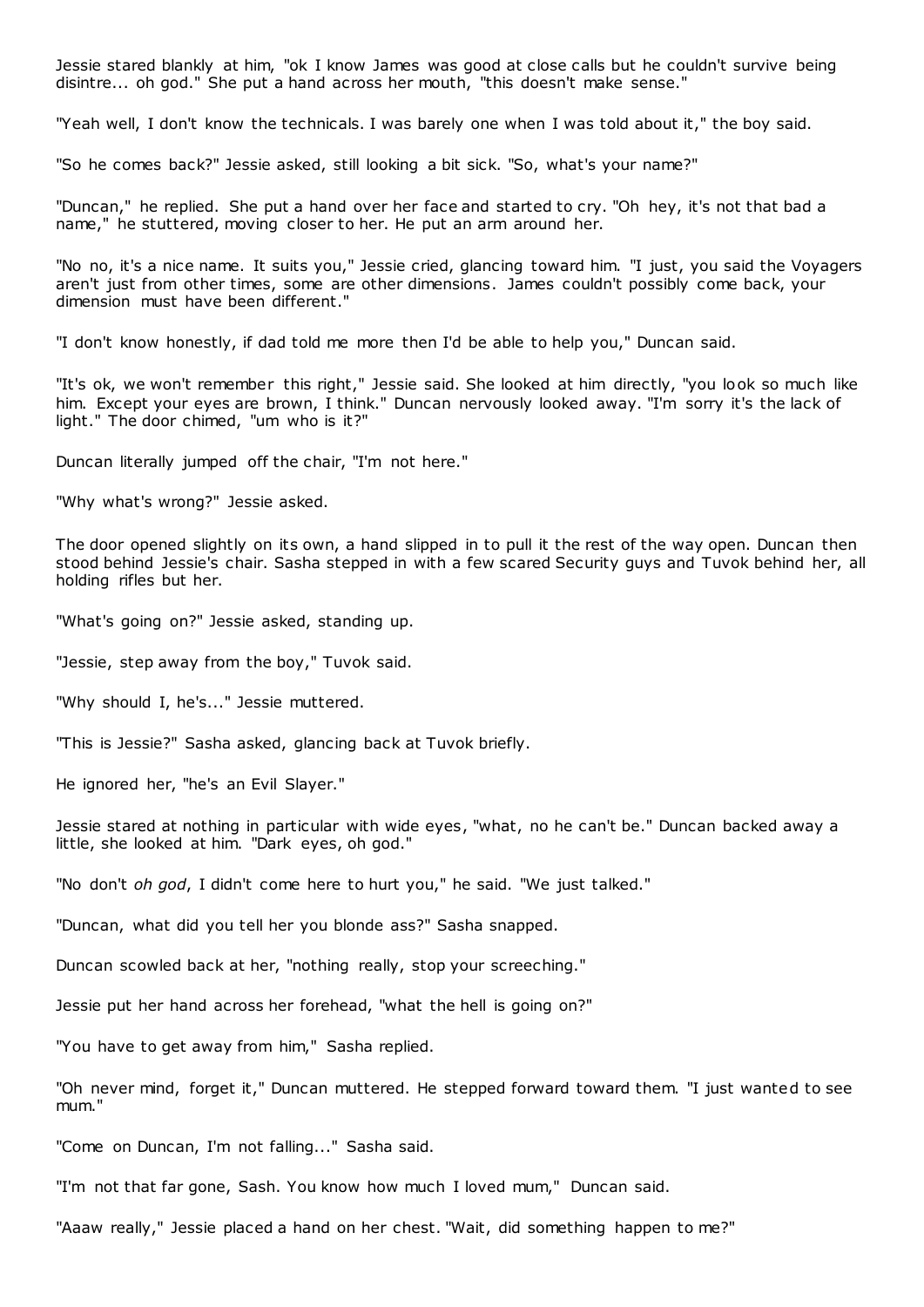Sasha and Duncan glanced at her uncomfortably, then looked back at each other. Tuvok stepped forward to grab Duncan's arm, he kicked him in the knee cap, making him lose his balance. "Rude, we were talking."

"Yep, James is his father all right," Jessie muttered.

Sasha went forward to attack Duncan, he only blocked her punches. "Sasha stop it, for god's sake." She settled for kneeing him in the chest after he ducked one punch.

"Then why did you come here?" she asked.

Duncan straightened back up, "like I said."

"If that's true then you wouldn't mind going to the brig," Tuvok said.

Duncan raised an eyebrow, "um no, I would mind. I'm here to see my mum."

"You're in the wrong time for dad, you could have picked..." Sasha said. Duncan cleared his throat and widened his eyes. "I mean for your dad, um that person."

"God you suck," he muttered.

Jessie stared blankly at the two, "ok so that's three kids so far. Wait if James comes back, how come you're talking about us like you haven't seen us in ages." She sat down looking a little worn out, "this is too confusing." Her eyes lit up a little, "um is any version of him visiting by any chance?"

"Eew mum, gross," Duncan muttered.

Jessie looked at him in shock, "no no, I'm not. I just thought it would make me feel better. Maybe not."

"Ok so instead of the brig," Sasha said.

Duncan groaned, "what would be the point in killing anyone if the timeline gets erased. Don't bother."

"Ok, that's my boy," Jessie sarcastically said. She stood back up, "I need to lie down and wake up from this weird dream, and the nightmare before it hopefully." She walked back to her room.

"Well done Dunc ," Sasha muttered.

#### **Astrometrics on 2390 Voyager:**

Present Craig stepped in holding a padd, he handed it to one of the B'Elanna's. "Thanks."

Lena stood next to that B'Elanna, she glanced briefly at Craig. "Hey."

Craig frowned, "hey um, Lara or something right?"

Lena stared at him, "what?"

"Sorry you just, I wasn't expecting you to be friendly at all," Craig replied.

Lena managed to raise both her eyebrows, "oh, that's nice what people think of me. Why did you call me Lara?"

"That's what you said. You look younger than the one I met," Craig stuttered nervously, trying too hard to hide his blushing cheeks. "I'm sorry."

"I've already changed my name once, I doubt I'd do it again," Lena said.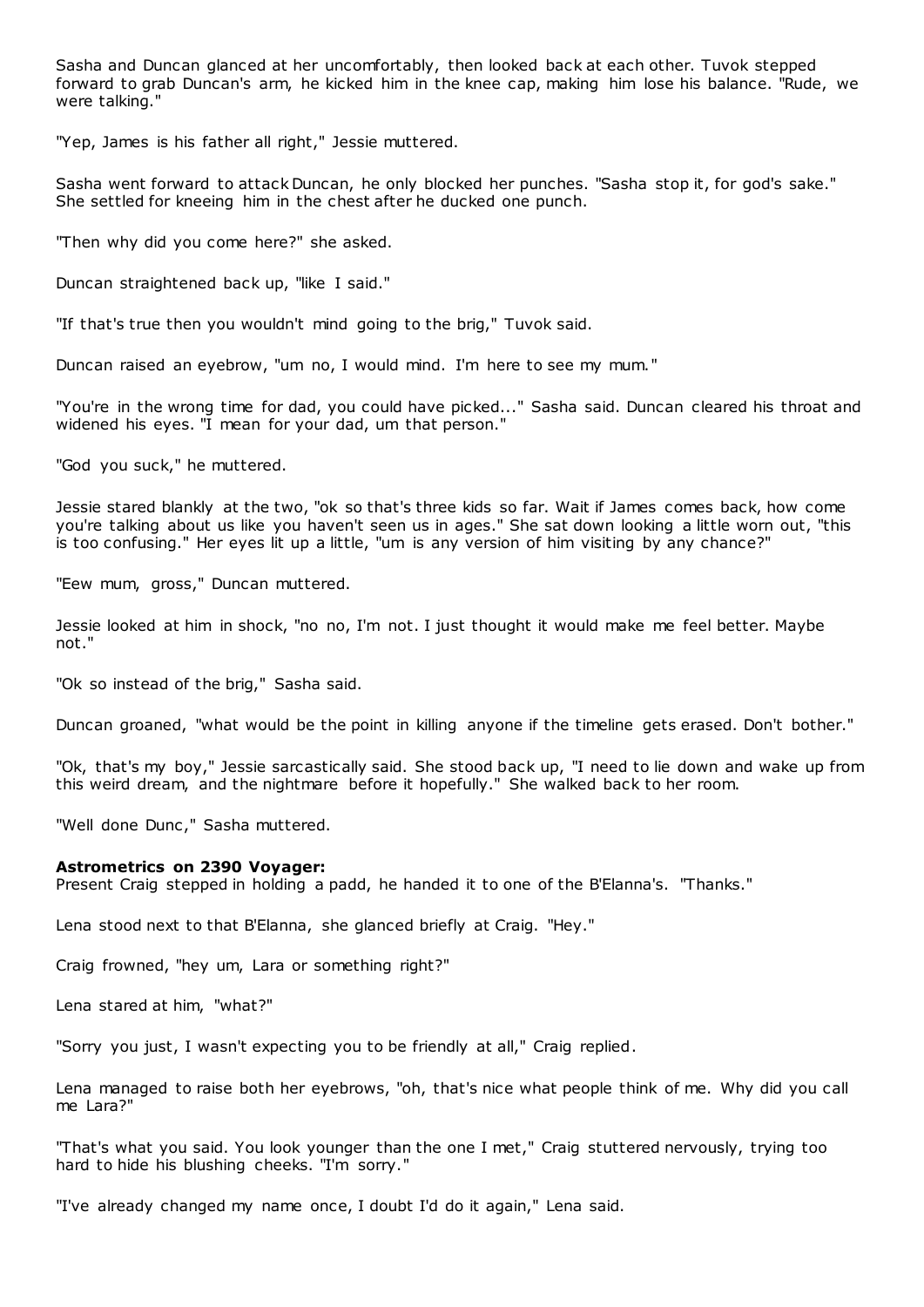"Oh, the older one was probably just joking around with me," Craig said, smiling nervously. "You're a lot nicer than the one I met, maybe she's from an alternate dimension or something."

"What, a nasty dimension?" B'Elanna smirked.

Craig looked down at his feet, looking ashamed. "I'm so sorry, please forget this." He rushed out.

Lena glanced at B'Elanna, she quickly followed him. "Wait."

Craig stopped, he slowly turned around. "Its Lena, I was right the first time."

"Yeah that's right, how did you know?" Lena smiled.

Craig shrugged his shoulders, "it's a pretty name."

"And Tani isn't?" Lena smirked at him.

"Lena suits you, Tani doesn't," Craig said, blushing a little too much. "Maybe your future self was mad at me, well her timeline's me."

"Probably but sometimes I do tease you, don't take it personally," Lena said.

Craig looked away briefly, "so when do we rescue you from the Borg?"

"How did you know I was?" Lena questioned. She sighed, looking at her hand with the assimilation tubules on. "Dumb question. Um it'll be a few years, but you'll rescue some stupid blonde one first. She has trouble seeing her feet cos, you know are so big and she's so annoying. She makes my superior complex seem non existent compared to her."

"Thanks for the warning but we won't remember it," Craig said. "You don't seem like you act all superior, but I'd understand if you did."

"Oh, and why's that?" Lena asked, folding her arms, eyeing him suspiciously.

"It should be easy to act superior when you are, but it's more deserved if you don't realise it fully," Craig replied.

Lena smiled, shaking her head. "Being Borg doesn't make me superior."

"I wasn't talking about that," Craig smiled. He turned to walk away.

"Uh huh. You know I haven't ate in a few hours, do you want to join me? I hear Neelix was replaced by an actual cook on this ship," Lena said.

Craig turned around, his whole face was red by now. "Yeah sure, I'd love to."

Lena grinned as she walked up to catch up to him, she attached herself to his arm. "Just one condition, stop blushing."

"I'll work on it," he said.

#### **Meanwhile:**

The adult Duncan walked down the corridor with Jessie holding his arm. "So you're not..."

"I'm evil yeah, but I'm holding it back for you," Duncan said.

"That's sweet," Jessie said, patting the arm she held. "I don't understand why you're like this. I want better for you."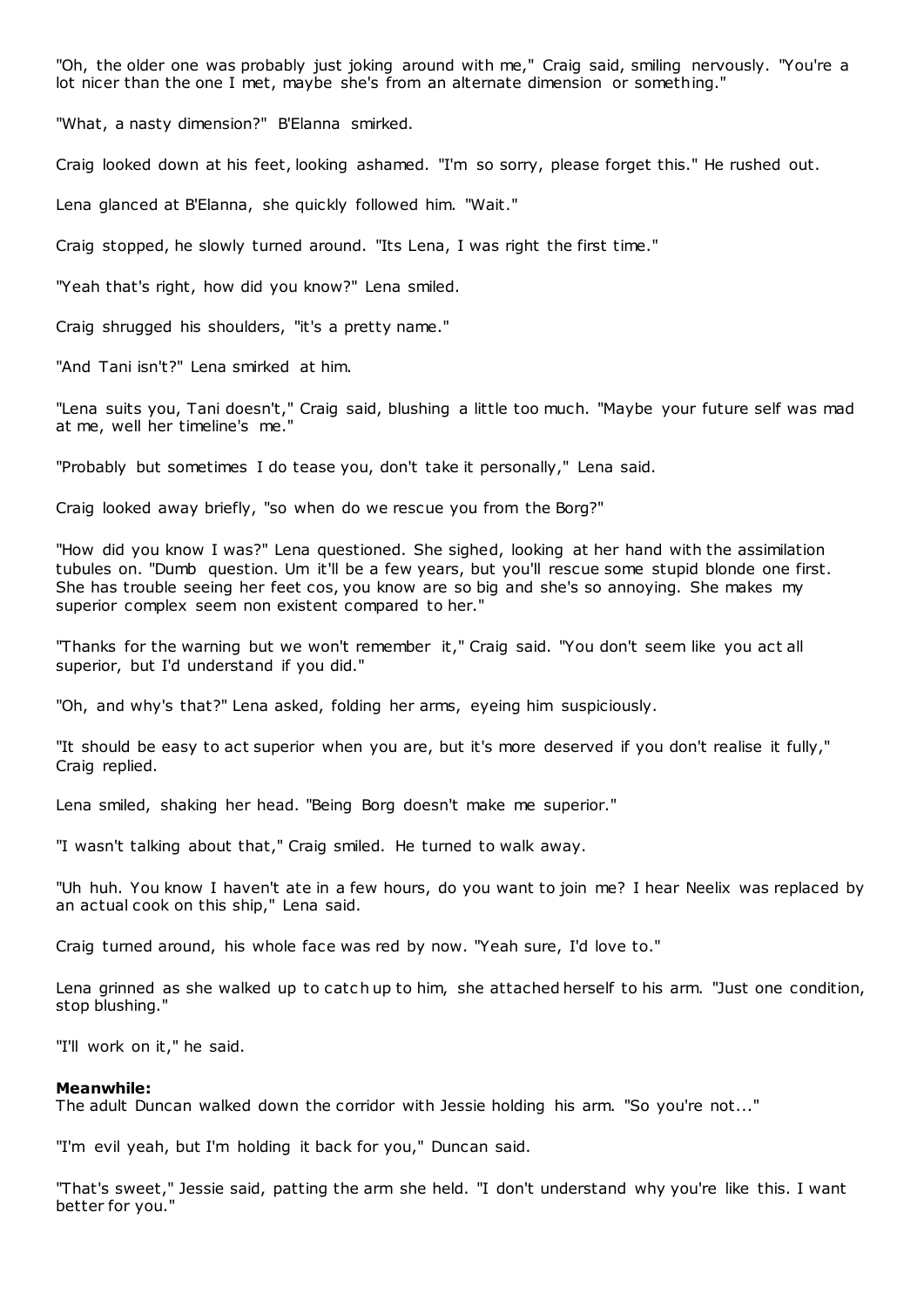"I'm sorry I'm a disappointment," Duncan said.

"No you're not. Even though you're evil you still act like a pleasant, witty young man. I'm sure evil means for a Slayer that you lose yourself, you haven't," Jessie said.

"How do you know that I was like this before?" Duncan asked, smirking slightly.

Jessie smiled back at him, "mother's intuition, mum's always right."

"And dad supposedly was witty too," Duncan said.

Jessie looked at him in surprise, "in a sarcastic way sometimes, yes."

"I may have lost him when I was a year old, but I do remember him well," Duncan said.

"That's one hell of a memory you have there, but he is memorable I'll give him that," Jessie said. "I hate to ask but, what happened to me and your father, and please tell me I was first."

Duncan glanced down at the ground, "you were, why would you want to hear that?"

"If it's true that your father is coming back, I don't fancy going through this horrible grief stage again," Jessie replied. "Sorry if I upset you."

"It's ok," Duncan said.

Jessie sighed, "if I died first, and you were what one when your dad did. I find it odd that your sister looks about a year younger than you."

"Yeah, the doc learned a few tricks to keep her alive after you..." Duncan said, trailing off. "She never met you, and she doesn't remember dad either as she was only a screaming baby at the time."

"It's probably easier for her then," Jessie said. "So, is there any girlfriends I should know about?"

Duncan glanced at her, looking disgusted, "eew, no."

Jessie laughed briefly, she rested her head against his shoulder, "that's what I like to hear, unless it's boyfriends?"

"Are you trying to make me ill?" Duncan asked.

"Just checking, I didn't want to be the kind of mum who makes that mistake," Jessie said, giggling slightly.

"But you obviously wanted to be the kind of mum who tries to scare off potential love interests," Duncan said.

"Oh yeah, naturally," Jessie said.

Duncan grinned slightly, "huh cool. What about Sasha?"

"I think your father would have been overprotective enough for her without me on her back as well," Jessie smirked in response. They walked in to the Mess Hall.

At one of the tables Lena and the Present Craig were talking like they were old friends at a table near the window. Craig's face was still slightly red though. At another table all of the Kathryn's were discussing the situation, all with coffee's to help them concentrate. Obviously the tables around them were empty.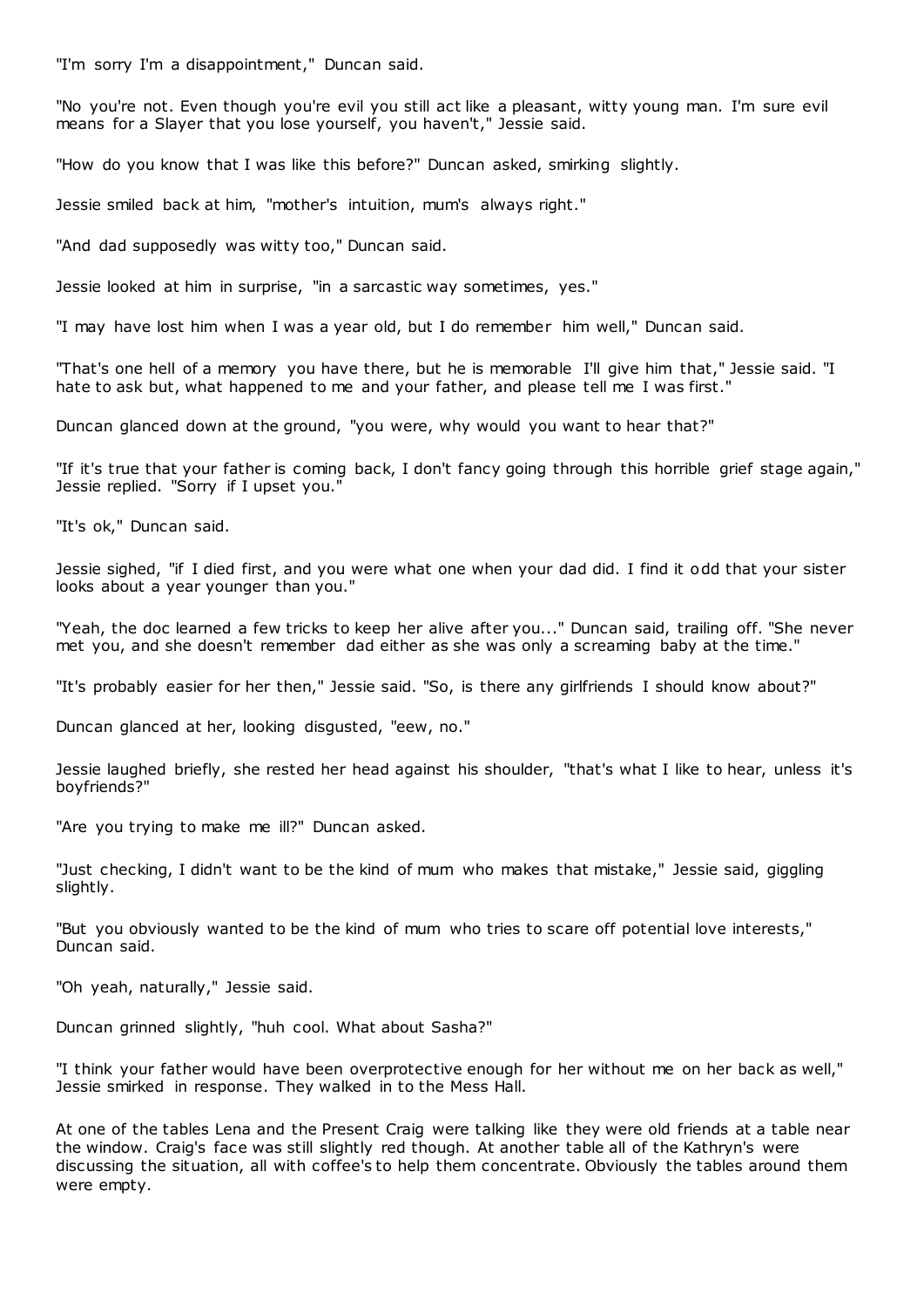At another table the present Damien and his future self were talking to each other. "I know, I got rid of the old coot by coaxing him into another dimension. Haven't seen him since," the older one said.

"Maybe I should do that, He is making me more crazed than usual," Present Damien said.

"It only gets worse," Older Damien said. "Though the whole possessing people is kinda cool."

"It sounds it," Present Damien smiled evily.

A friendly looking alien woman walked up to them, she left a tray on the table. "Here's your two strawberry and rhubarb sundae with yogurt." She walked off. The two Damien's grabbed their huge sundae bowls.

Present Tom watched them looking worried. B'Elanna sat next to him reading a padd. "Look at them, they're probably plotting something evil together."

"The only evil thing the Captain army could do is raid the other Voyagers for real coffee," B'Elanna muttered.

"I wouldn't put it passed them," Tom said, glancing at her. "I meant Damien anyway, two of them are talking."

"The most evil thing Damien's ever done is recruit Justin Timberlake, stop worrying," B'Elanna said.

Tom sighed in relief, "good point."

A young male teenager that looked around B'Elanna's height stopped at their table, he sat down next to them. "Hey."

"Hi," the two said, glancing at one another.

Tom noticed the teen had Klingon facial ridges that were just like B'Elanna's. "Oh you're part Klingon."

"Quarter yeah, you know that," the teen said, staring at him like he was stupid. He clicked his fingers, and blushed madly. "Sorry, I should have realised that you're younger than my parents."

B'Elanna looked up in shock, "what?"

The teen smiled nervously, "oops, bye." He rushed off.

"A teenaged son huh, he must belong to this timeline," Tom said, smiling.

"Why does my child have Klingon ridges?" B'Elanna asked, almost growling.

Tom looked nervous, "I don't know, cos he's quarter Klingon maybe?"

"Don't be smart with me," B'Elanna muttered. "It doesn't suit you."

"Sometimes your words hurt more than violence," Tom said.

"Well I'll hit you to make you feel better, if you want," B'Elanna smiled.

Tom shook his head, "no but thanks."

"Anytime," B'Elanna said.

All three Kathryn's slammed their cups against the table at the same time, "more coffee, damn it!" Everyone nearest to them, moved their chairs further away.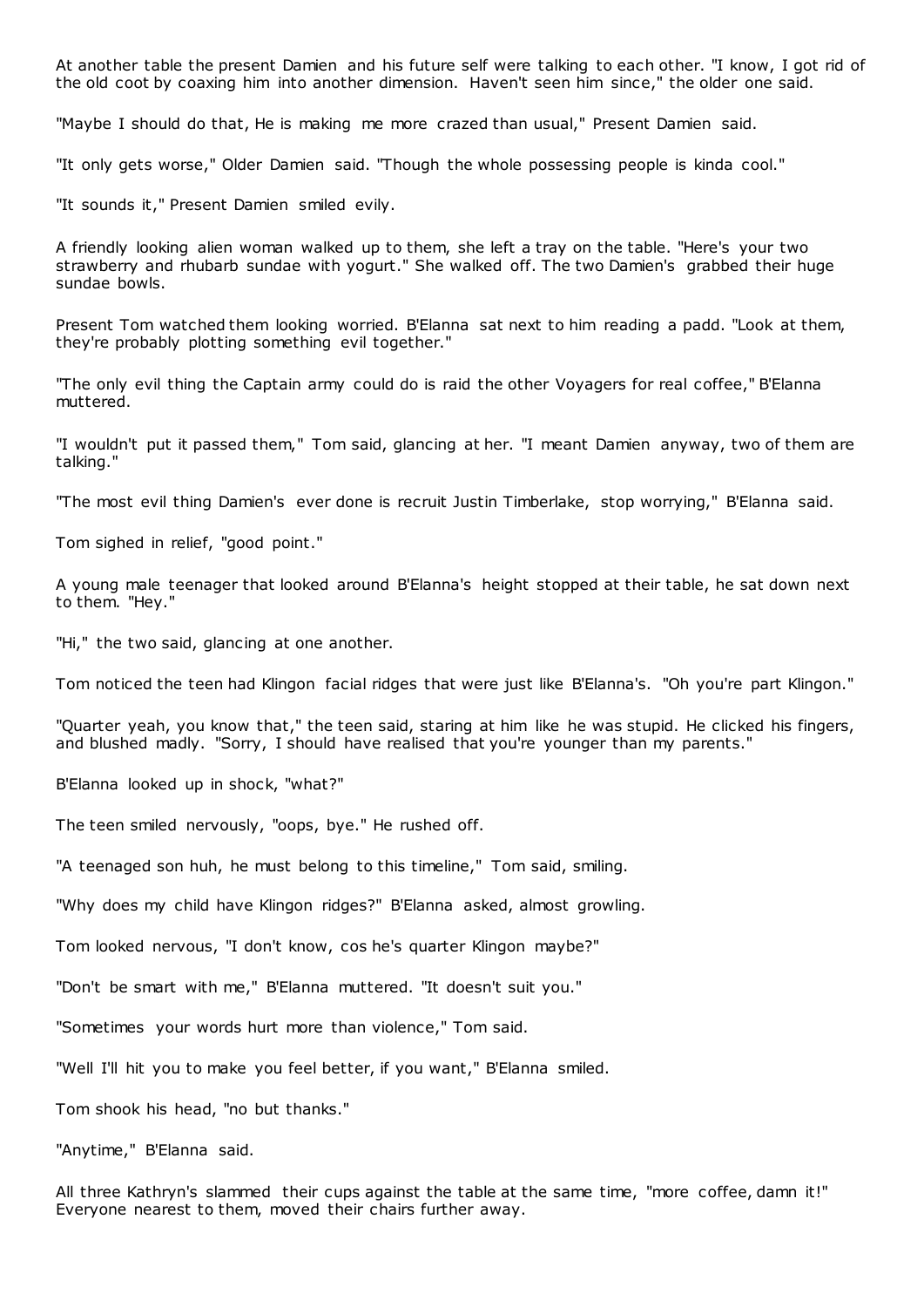## **Later**

## **Astrometrics:**

This time a lot more crewmembers were there, having a meeting.

"There's still an echo around the source ship," Older B'Elanna said.

Lena nodded, "now we just have to figure out what to do with it."

Older Damien walked over to stand next to a young alien girl who's facial expression looked like Seven's used to when she wasn't crazy. "I'm assuming the Tolg know what I know about dimensional stuff."

"You assume right," she replied. Everyone looked at her oddly. "The Tolg assimilated him not long after his body was ejected into space."

"Good then you'll be able to back me up here. These kind of rifts can be opened like a packet of crisps, but only to huge outbursts of energy," Damien said.

"How much energy?" Chakotay asked.

"Oh a few warp core breaches should do it," Damien replied.

Kathryn rolled her eyes, "I hope you have a substitute."

"Well as fun as it would be, yes luckily there is one as blowing up ships would destroy the source ship," Damien said. "It won't really open the rift unless we fire at it with this energy at certain points."

Nikki nodded, "however we don't have the means to fire out that much energy on all of the ships. This one has the means, the others don't."

"Can we adapt those means to the other ships?" Harry questioned. "It should be easy considering it's the same ship."

Lena sighed, "maybe we don't have to."

## **Sickbay:**

Michael stood with his arms folded with a look of uncertainty on his face. The Doctor walked up to him, "what's the matter?"

"Couldn't you of gotten a babysitter each for him, I'm dreading what'll happen if you don't split them up," Michael replied.

The Doctor looked toward one of the biobeds, the adult Duncan was busy telling a story to his three younger selves.

"And then he said *you have quite the imagination, you'd be a great addition to the demon assassins*. He didn't mean they were assassins for demons either," he said. "They assassinate leaders, and whatnot's children to weaken them for their clients."

"So then what, did you join?" the one year old Duncan asked.

"Ha no, but you should have seen what I did with all of their heads," Adult Duncan smirked. "Oh I can't, damn."

Thirteen year old Duncan grinned, "you can tell me."

"Hmm, how old are you?" Adult Duncan asked.

Thirteen year old Duncan looked away nervously, "fifteen, or is this story rated eighteen?"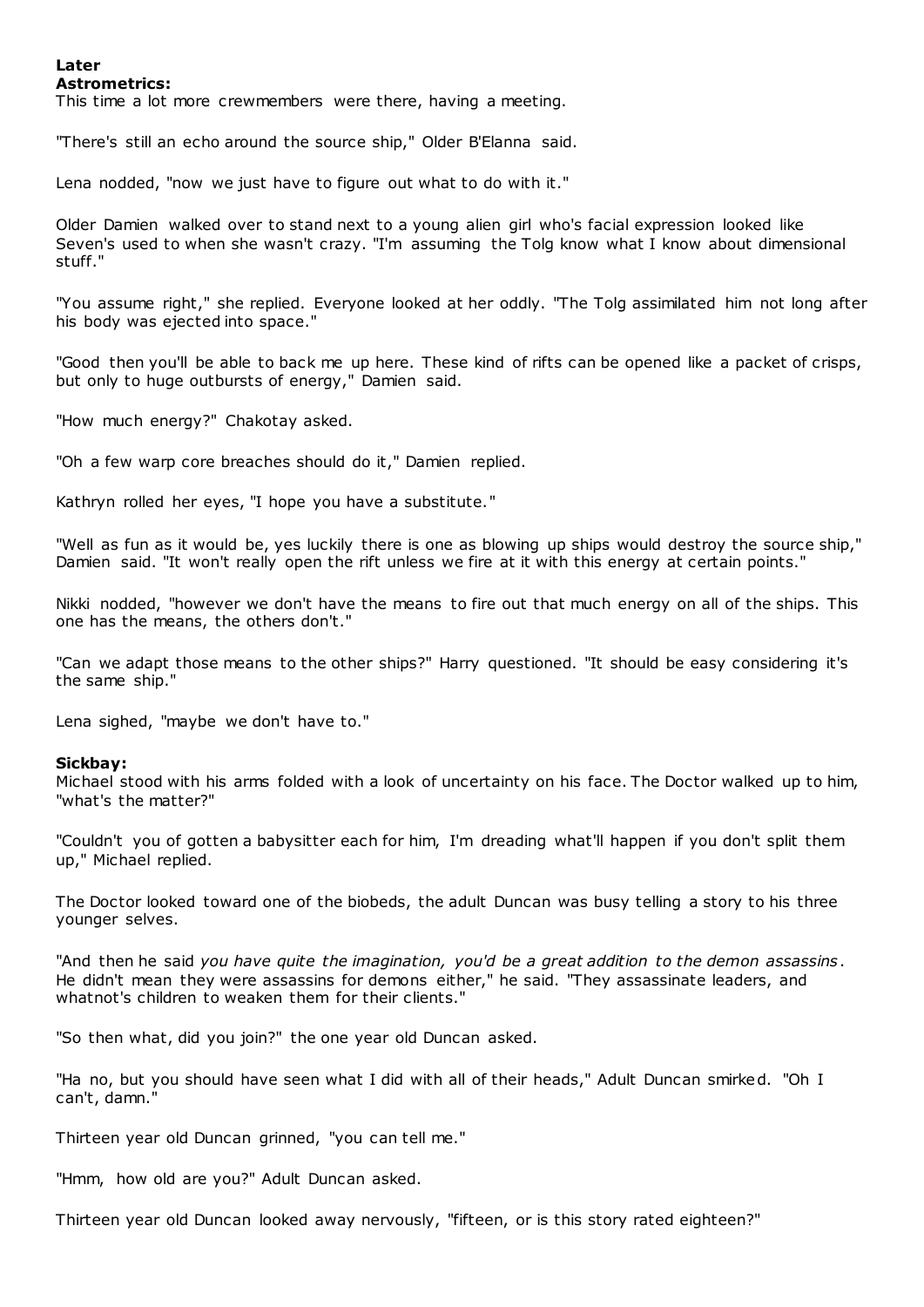"Nice try, but I could do better than that," a Duncan who looked about nine said, rolling his eyes.

By this time Season Three James had walked in and was watching them. "I don't know how he does it. I couldn't hang out with lots of me's."

"Yes well, some people like their own company," the Doctor smiled.

James looked at him, eyebrow raised, "you're going to hang out with multiple you's aren't you?" The Doctor nodded in response.

"God that's sad," Michael said. "Duncan's only hanging out with himself cos every single one, but the one from my time, decided to escape nursery or school. And there's only one person willing to babysit."

"Yeah but he seems to be doing ok," James said. "I wasn't fancying seeing the evil Duncan from that alternate future I was told about. He's not that bad though, I was a lot worse."

"You haven't been listening to his stories for the last ten minutes," Michael said. "He promised me he'd tell ones more appropriate for kids as well."

In: "Janeway to everybody who doesn't belong in this timeline. Report to Conference."

"Doc, keep watching Duncan's," James said. The Doctor nodded.

Adult Duncan headed over, "actually I'm giving myself a headache, can I go too?"

"I guess so," James replied. He and his two teenaged sons stepped out.

#### **The Conference Room:**

The room was crowded as it was filled with a lot of characters from all four ships, as well as Duncan and Sasha.

"Each of the Voyager's deflectors will fire at a specific point around the blackened out Voyager, each one taking a different point. It should reverse the affect," Harry said.

"Will this take us back to our own times or pack us all into one place?" Present Kathryn asked.

"It should undo the rift like it never existed, taking us back to the point right before we encountered it," Lena replied. "However Tani and I, and of course other versions of us will remember this while you guys won't."

"We should attempt this asap, we've had a few close calls," Tom said.

"Agreed," Kathryn said. "However for the more primitive Voyagers, this'll be our only chance. If it doesn't work, this Voyager will have to recruit others as it'll be the only one able to do it."

"It should work though, there's no reason why it shouldn't," Lena said.

James sighed, "oh there is." He walked over to the wall panel, he pressed in a few commands. It showed a damaged, smoky bridge and two men were talking. One of them was Frenit. "I managed to hack into one Voyager, and they've got a few old friends in charge."

Kathryn frowned as she stepped closer, "how did he?"

"Shh," James muttered.

Everyone kept quiet to listen to the conversation. "We'll be able to make a huge army out of these humans, take their ships and go around the entire quadrant with them," Frenit said. "We may have to deal with a few more Slayers, but hopefully if the plan goes right they won't even suspect a thing until it's too late."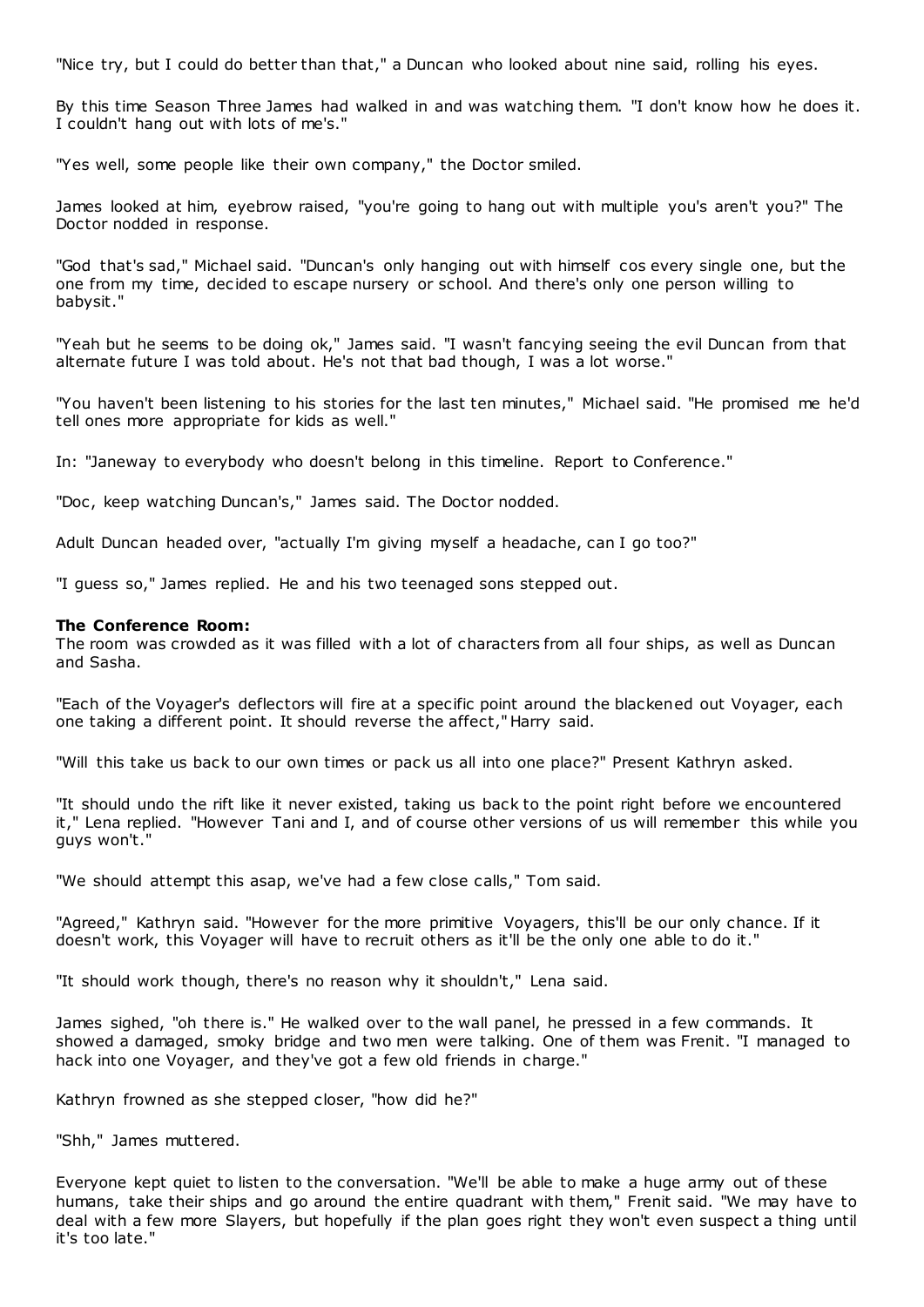James turned off the video, "I don't think Frenit's going to let us ruin his plans, even though he can't actually take all Voyagers out of here like he thinks."

Older Kathryn nodded, "what we need is a distraction while we do this." She looked toward Duncan and Sasha, then at James and Lena. "We have two generations of Chosens on board, two more James' that are Chosen and Natural. I say we should give Frenit a little scare."

"One of the James' is a Natural, weird," Tom said.

Lena ignored him, "there's one problem."

"She has a death phobia," James added on. "It might not count for vamps, you don't know."

"Oh I do know, they're dead," Lena muttered. "Before I got it we had a little incident where one vamp tried to sire one of us on the Borg Sphere. Since vamps don't have working hearts, only one part of him was assimilated, quite funny actually."

"Yes I'm sure it was," Middle Kathryn muttered.

"I'm sure you'll manage Lena," Older Kathryn said. "If I remember right Frenit didn't have many of his friends on board in one of our allies time, right?" Present Kathryn nodded her head. "It won't take long to kill them, with this many Chosens Frenit won't be boasting for long."

"So we're agreed," Present Kathryn said. She nodded at the other Kathryn's, they all said the same thing at once, "let's do it."

#### **The Bridge:**

"We're ready," an older Harry wearing a lieutenant pip said.

Older Kathryn looked toward her viewscreen, "on my mark, fire toward designated co-ordinates. Harry when I raise my finger, send the signal to the transporter room. We have to get this right."

"Yes ma'am," Harry and an unknown person at Tactical said.

Kathryn raised her finger into the air, Harry nodded.

#### **The Transporter Room:**

Adult Duncan stepped onto the transporter pad, where his sister, three versions of his dad, and Lena stood also. Two Jessie's were standing nearby, both looking worried.

"I'll make you proud for once mum," Duncan said as he turned to face her.

The older Jessie smiled, shaking her head, "I've always been, just be careful ok."

"Yeah me too, but it probably means more from this one," the younger Jessie said awkwardly.

The older Jessie glanced at her briefly, eyebrow raised. "Ok James, er James's, you know the drill."

The James the same age as her shook his head, "I know, if I get killed you'll be mad."

"Sounds about right," Season Five James muttered.

"I think she should be saying it to me, at least you two are Chosens," the older James said. He looked a bit weirded out, "I really shouldn't talk to myself, it's a sign of craziness."

"It gives you a headache actually," Duncan smiled.

Sasha groaned, "I'm surprised your ego wasn't petted the whole time."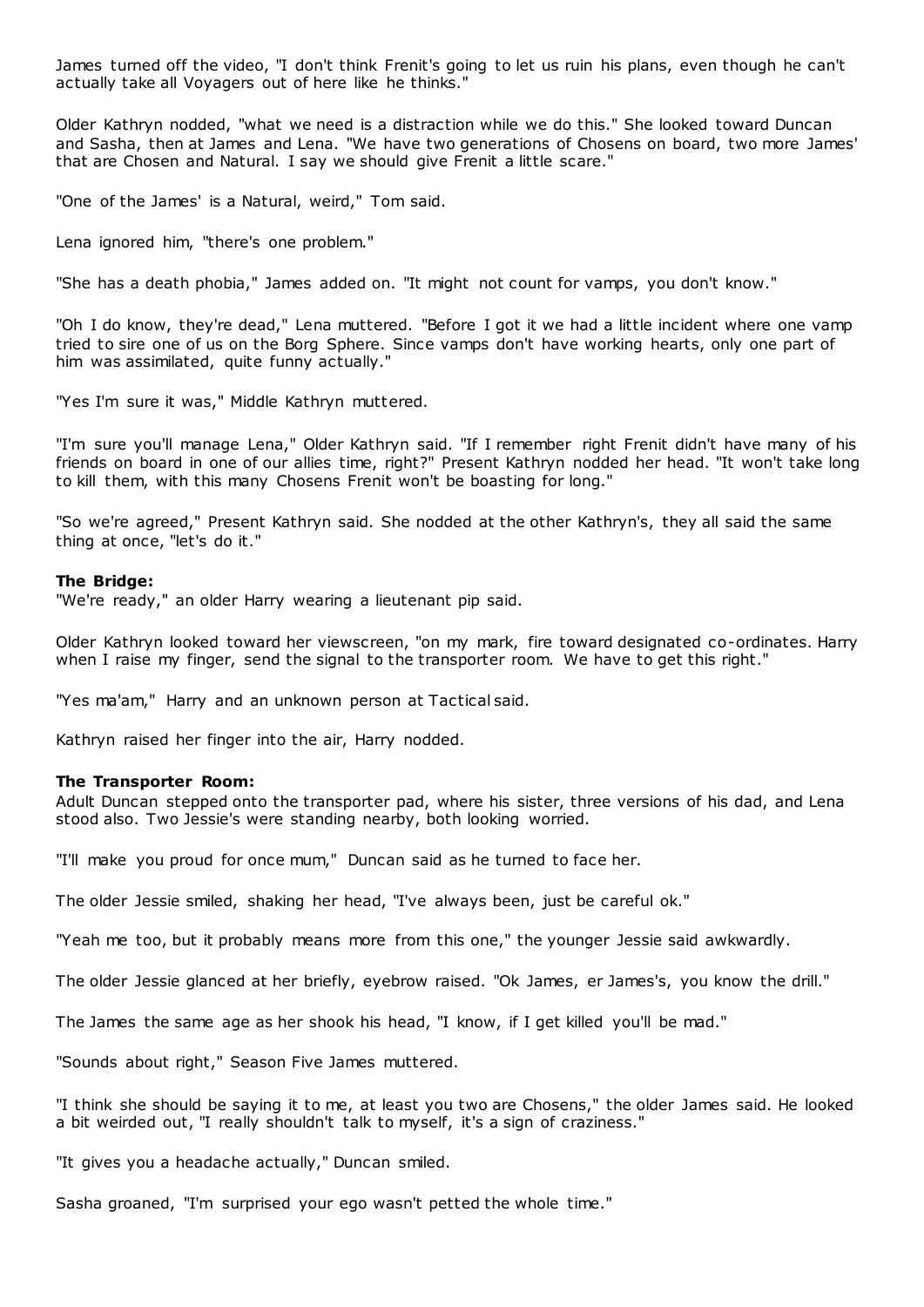"Energise before the team start fighting each other," the older James ordered.

Transporter girl nodded, she keyed in the commands.

## **Present Voyager:**

"We've received the signal, the Slayer army has been beamed to the vampire ship," Harry said.

"Fire Mister Tuvok," Kathryn ordered.

The viewscreen showed the powerless Voyager, then four blue beams firing around it. The ship started shaking violently.

"It's working Captain, the rift is destabilising," Harry said.

"We can't keep this up for anymore than a minute," B'Elanna said from the Engineering station.

Kathryn and Chakotay quickly sat in their chairs. "How long do we have to keep this up?"

"Forty seconds," Harry replied. The shaking got worse, he held on for a dear life. "Thirty seconds."

## **A different Voyager:**

Frenit snarled at his vampire minions, "for god's sake, disrupt that!"

A transporter beam surprised them all. The Slayer awayteam stood in the centre of the bridge.

Even Frenit managed to look worried, "aah crap."

"Ok whoever never got a chance to kill this guy, can attack him," Season Three James said.

Season Five James grumbled, "ugh fine." Everyone split up. Duncan, Season Five and far future James attacked the vamps on the bridge. Sasha decided to attack the minion at the helm. Season Three James and Lena picked Frenit.

## **Present Voyager:**

"Ten, nine, eight, seven, six, five," Harry counted down.

"We're losing power to the deflector!" B'Elanna yelled over the noise.

"One," Harry said.

There was a flash of light which blinded them. Outside the rift disappeared, so did the other Voyagers.

## **The Bridge:**

"She knew him, there's a history," Chakotay sighed.

"Oh yeah, she used to be his babysitter, one of the few things we had in common," Tom said. "I wonder if..."

"No she wouldn't care as much if you died," Chakotay muttered.

Tom pouted his lips, "you don't know that."

"Oh but I do," Chakotay said.

In: "Engineering to the Bridge."

Chakotay slapped his commbadge, "what is it?"

In: "Can you report here, it's urgent."